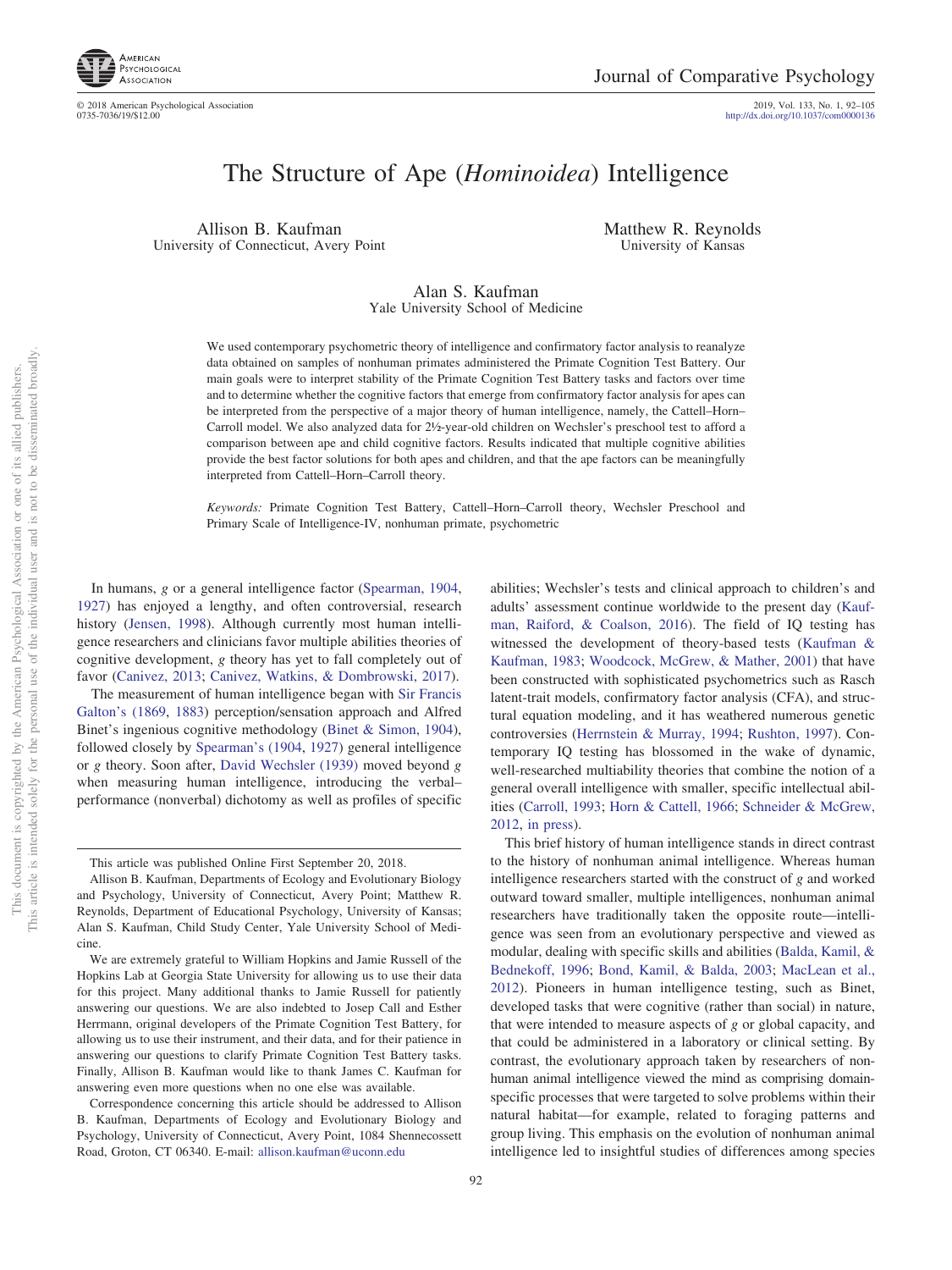in solving visual-spatial problems [\(Balda et al., 1996\)](#page-11-1), and applying reasoning to social situations [\(Bond et al., 2003;](#page-11-2) [Isden, Panayi,](#page-12-10) [Dingle, & Madden, 2013;](#page-12-10) [MacLean et al., 2012\)](#page-13-7). These studies, and others like them, have provided strong evidence that some species have particular expertise in specific domains, and that this kind of expertise is independent of their other cognitive abilities. Thus, although early tests and theories of human intelligence stressed a single global ability and were largely devoid of social context, early theories and tests of nonhuman animal intelligence emphasized separate domains and were rooted in social living and social problem solving.

Very recently, there has been a flurry of interest among nonhuman animal researchers on the *g* factor (see [Burkart, Schubiger, &](#page-11-3) [Van Schaik, 2016,](#page-11-3) for an excellent review of the literature on the existence and evolution of *g* in nonhuman animals). As the construct of *g* became more commonplace in the human intelligence research community, the first discussions of a nonhuman *g* began to occur in reference to mice and rats [\(Plomin, 2001\)](#page-13-8). Of numerous studies that tested the intelligence of mice and rats in the past 25 years, most showed evidence of *g* [\(Anderson, 1993;](#page-11-4) [Galsworthy et](#page-12-11) [al., 2005;](#page-12-11) [Kolata, Light, & Matzel, 2008;](#page-12-12) [Kolata et al., 2005;](#page-12-13) [Locurto & Scanlon, 1998;](#page-13-9) [Matzel et al., 2003\)](#page-13-10). Likewise, the bird literature has validated the *g* factor [\(Shaw, Boogert, Clayton, &](#page-13-11) [Burns, 2015\)](#page-13-11), although the main goal of many bird studies has been to correlate specific areas of intelligence with specific evolutionary behaviors—for example, problem-solving ability and mating success [\(Isden et al., 2013\)](#page-12-10) or cognitive performance and song learning [\(Boogert, Anderson, Peters, Searcy, & Nowicki,](#page-11-5) [2011\)](#page-11-5). The dog literature has also identified a *g* factor [\(Arden &](#page-11-6) [Adams, 2016\)](#page-11-6), as well as an array of domain-specific abilities [\(Maclean, Herrmann, Suchindran, & Hare, 2017\)](#page-13-12).

In the ape literature, most researchers have tried to identify *g*, sometimes validating the general factor [\(Deaner, van Schaik, &](#page-12-14) [Johnson, 2006;](#page-12-14) [Reader, Hager, & Laland, 2011;](#page-13-13) [Vonk & Povinelli,](#page-13-14) [2011\)](#page-13-14), sometimes not [\(Herrmann & Call, 2012;](#page-12-15) [Herrmann,](#page-12-16) [Hernández-Lloreda, Call, Hare, & Tomasello, 2010\)](#page-12-16). A more prevalent finding has been the emergence of multiple abilities that span the cognitive and social spheres [\(Herrmann & Call, 2012;](#page-12-15) [Hopkins, Russell, & Schaeffer, 2014\)](#page-12-17), consistent with evolutionary hypotheses that guided the early theoretical foundations of nonhuman animal intelligence.

In general, when apes and children are compared, it seems that apes are similar to 2- and 2½-year-old children in tests of spatial relations, causality, and quantities (i.e., physical tasks), but children excel in social tasks (intentionality, communication, and social learning). This ability to use social and cultural behaviors to learn and develop higher cognitive skills has been termed the *cultural intelligence hypothesis* (Herrmann, Call, Hernàndez-[Lloreda, Hare, & Tomasello, 2007\)](#page-12-18). Cultural intelligence leads to additional improvement of abilities in the physical world for humans that go beyond those of apes [\(Tomasello & Herrmann,](#page-13-15) [2010\)](#page-13-15).

The cultural intelligence hypothesis was originally developed as a result of work with the Primate Cognition Test Battery (PCTB; [Herrmann et al., 2007\)](#page-12-18), which spans both cognitive and social domains. Variations and adaptations of the PCTB have since been used several times to measure intellectual abilities in apes [\(Herr](#page-12-15)[mann & Call, 2012;](#page-12-15) [Hopkins et al., 2014;](#page-12-17) [Woodley of Menie,](#page-13-16) [Fernandes, & Hopkins, 2015\)](#page-13-16). The test is complex enough and

includes enough of a variety of tasks as to allow more elaborate statistical analysis, and parallels the subtest format used in human intelligence tests [\(Kaufman, 2009\)](#page-12-19). In addition, the potential for comparative analysis has been extended even more with the recent publication of the Dog Cognition Test Battery [\(Maclean et al.,](#page-13-12) [2017\)](#page-13-12).

Data are available on human children aged 2½ years, an age young enough (i.e., not yet saturated with cultural intelligence) to permit direct comparison with apes of the abilities measured by the PCTB [\(Herrmann et al., 2010\)](#page-12-16). Of particular interest is to compare the factor structures of cognitive abilities for young children and apes and determine whether intelligence tests intended for apes yield factor structures that are interpretable via the same theories applied to intelligence tests for preschool children.

# **Cattell–Horn–Carroll Theory**

The most popular multiple ability model that has been applied to the development and interpretation of intelligence tests for humans is the Cattell–Horn–Carroll (CHC) theory, which began with the work of [Raymond Cattell \(1941,](#page-12-20) [1963\)](#page-12-21), who initially divided *g* into two types: Fluid Intelligence (Gf), the ability to solve novel, on-the-spot problems by using reasoning, with little dependence on previous learning; and Crystallized Intelligence (Gc), a knowledgebased ability that is dependent on education and acculturation and reflects "the depth and breadth and of knowledge and skills valued by one's culture" [\(Flanagan, Ortiz, & Alfonso, 2013,](#page-12-22) p. 17). Cattell's student, [John Horn \(1968\),](#page-12-23) described four additional abilities—*Gsm* (Short-Term Memory), *Glr* (Long-Term Memory and Retrieval), *Gs* (Processing Speed), and *Gv* (Visual Processing— generating, perceiving, analyzing, manipulating, and transforming visual patterns and stimuli), with additional abilities added later. Gf–Gc theory was ultimately merged with three-stratum theory developed by [John Car](#page-12-8)[roll \(1993\),](#page-12-8) so that under an overall umbrella of  $g$  were  $\sim$ 10 broad intelligence abilities, further subdivided into  $\sim$  70 narrower abilities; recent estimates place the number of broad abilities at 16, accompanied by 80 –90 specific narrow abilities [\(Schneider & McGrew,](#page-13-5) [2012\)](#page-13-5).

Each broad ability is further subdivided into specific narrow abilities. For example, Fluid Reasoning, or *Gf*, measures the narrow abilities of Induction (I), which involves discovering underlying principles or rules; General Sequential Reasoning (RG) is reasoning logically using known premises and principles; and Quantitative Reasoning (RQ) requires solving problems that involve numbers [\(Flanagan et al., 2013,](#page-12-22) p. 389). The CHC model has three levels (*g*, broad abilities, and narrow abilities), consistent with John Carroll's hierarchical model of intelligence; notably, however, John Horn was a firm *disbeliever* in *g* as a meaningful construct, and most proponents of CHC theory emphasize broad and narrow abilities while ignoring *g*.

The majority of modern IQ tests are written based on, and interpreted within, the framework of CHC theory [\(Kaufman, 2009\)](#page-12-19). As a result, despite numerous IQ tests being available, results are comparable from one test to another [\(Reynolds, Keith, Flanagan,](#page-13-17) [& Alfonso, 2013\)](#page-13-17). In addition, CHC theory rests on an accumulation of a wealth of literature that attests to the construct validity of the broad abilities and narrow abilities, especially the ones that are measured by the major IQ tests for children, adolescents, and adults [\(Kaufman et al., 2016\)](#page-12-5). Nonhuman data have not, to our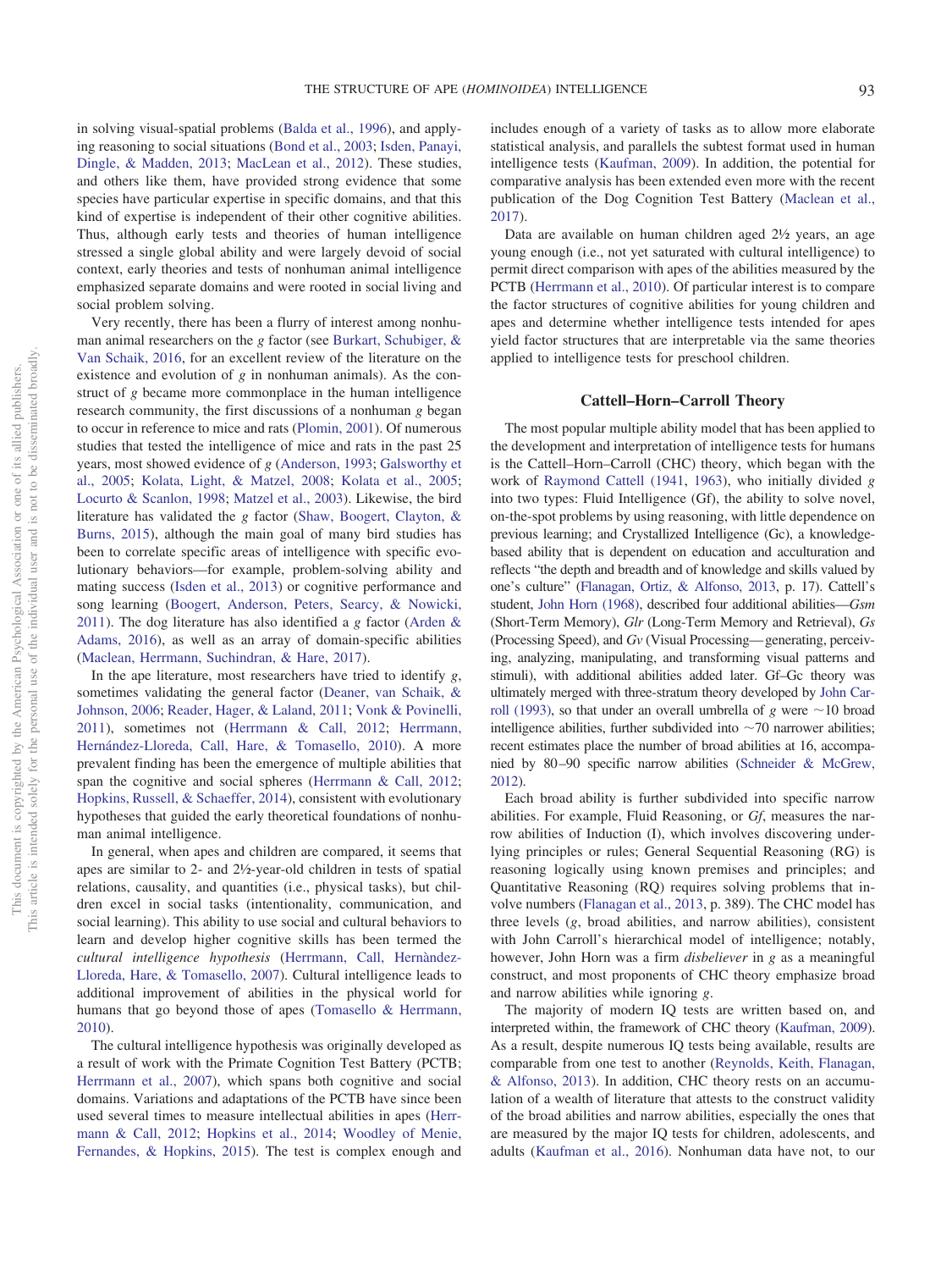knowledge, been examined via this lens, although there are parallels. For example, [Herrmann and Call \(2012\)](#page-12-15) noted that their first factor was composed of learning tasks and the third factor was defined by inferential tasks. From the perspective of CHC theory, these factors reflect *Glr* and *Gf*, respectively [\(Kaufman, Reynolds,](#page-12-24) [& Kaufman, 2013\)](#page-12-24). The main goals of our study were (a) to apply the psychometric procedures used routinely in the study of human intelligence to data obtained on chimpanzees in recent large-scale studies [\(Hopkins et al., 2014\)](#page-12-17), and (b) to determine whether factors obtained for chimpanzees via CFA are invariant over time and can be meaningfully interpreted from the vantage point of CHC theory [\(Schneider & McGrew, 2012,](#page-13-5) [in press\)](#page-13-6).

## **Goals and Setting for This Article**

The field of nonhuman animal intelligence has increased rapidly in its sophistication regarding the interpretation of *g* factors [\(Woodley of Menie et al., 2015\)](#page-13-16) and the application of CFA to data from nonhuman animals [\(Arden & Adams, 2016;](#page-11-6) [Herrmann et al.,](#page-12-16) [2010\)](#page-12-16). Nonetheless, more integration of the fields of human and nonhuman animal intelligence regarding statistical methodology, standard psychometric practices, hierarchical models of intelligence that include *g* and specific broad abilities, and the desirability of applying CHC theory to the ability factors identified for apes may provide more insight into ape intelligence as measured by the PCTB.

Recent large-scale investigations of apes [\(Herrmann et al., 2010;](#page-12-16) [Hopkins et al., 2014;](#page-12-17) [Woodley of Menie et al., 2015\)](#page-13-16) have demonstrated remarkable sophistication in the subtle modifications and enhancements of the PCTB. Here we wanted to examine some of the psychometric properties of the PCTB, such as the internal consistency and score stability, and to explore a few hypotheses about the latent constructs that underlie the PCTB using CFA. Further, using CFA, we wanted to test: (a) whether the same constructs are measured across time (i.e., equality of factor loadings across time), and (b) the stability of the constructs over time (i.e., magnitude of factor correlations from Time 1 to Time 2). We also wanted to attempt to interpret the constructs from a CHC lens and try to compare those with intelligence constructs measured in human toddlers. The Hopkins lab kindly provided us with their data [\(Hopkins et al., 2014;](#page-12-17) [Lacreuse, Russell, Hopkins, & Hern](#page-12-25)[don, 2014;](#page-12-25) [Russell, Lyn, Schaeffer, & Hopkins, 2011\)](#page-13-18), as did Esther Herrmann and Josep Call [\(Herrmann & Call, 2012;](#page-12-15) [Herr](#page-12-16)[mann et al., 2010\)](#page-12-16), permitting us to expand upon their excellent work with the PCTB.

We analyzed data that Hopkins and colleagues collected from chimpanzees who were tested at two separate times, data on chimpanzees and 2½-year-old children tested on the PCTB [\(Herr](#page-12-16)[mann et al., 2010\)](#page-12-16), and data on apes tested on the PCTB [\(Herr](#page-12-15)[mann & Call, 2012\)](#page-12-15). We asked the following research questions:

- (1) How reliable (internally consistent) are the PCTB composite scores, as modified by Hopkins and colleagues, and how stable are the scores earned by chimpanzees on the 13 separate tasks that compose the PCTB across an interval of 2–3 years?
- (2) Does the factor structure of the PCTB, derived from a variety of CFA models, accord well with the principal components analysis (PCA) factor structure reported by

Hopkins and colleagues for the 86 chimpanzees tested twice? Do CFA results accord well with the CFA factor structure reported by [Herrmann et al. \(2010\)](#page-12-16) for 106 chimpanzees and the PCA structure reported by [Herr](#page-12-15)[mann and Call \(2012\)](#page-12-15) for 32 apes?

- (3) Is the factor structure of the PCTB invariant (stable) from Time 1 to Time 2 [\(Hopkins et al., 2014\)](#page-12-17), based on structural equation modeling/CFA, for the 86 chimpanzees tested twice, and how stable are the factors? Is the factor structure invariant for the chimpanzees and 2½ year-old children [\(Herrmann et al., 2010\)](#page-12-16)?
- (4) Can the factors identified by CFA for apes be interpreted within the context of CHC theory, which has previously been developed and validated for humans?
- (5) How similar are the factors identified for chimpanzees in the present study to the factors identified (also in the present study) for 200 children, aged  $2\frac{1}{2}$  years (2:6-2: 11), tested on the Wechsler Preschool and Primary Scale of Intelligence-IV (WPPSI-IV) during the standardization of that children's IQ test?

## **Method**

## **Sample**

The primary set of data used were collected on apes by William Hopkins and colleagues [\(Hopkins et al., 2014;](#page-12-17) [Lacreuse et al.,](#page-12-25) [2014;](#page-12-25) [Russell et al., 2011;](#page-13-18) [Woodley of Menie et al., 2015\)](#page-13-16) at a variety of facilities—the Jacksonville Zoo, Milwaukee Zoo, The Great Ape Trust of Iowa, Language Research Center (Atlanta, Georgia), and the Yerkes National Primate Research Center (Atlanta, Georgia). Eighty-six chimpanzees were tested with a modified version of the PCTB [\(Herrmann et al., 2007\)](#page-12-18) and then retested  $\sim$ 2 years later. All were from Yerkes Center with 37 mother reared, 39 nursery reared, and 10 wild; of the group retested, 62 were females. We also analyzed PCTB data collected by [Herrmann et al. \(2010\)](#page-12-16) on chimpanzees ( $N = 106$ ) and 2<sup>1</sup>/<sub>2</sub>year-old children  $(N = 105)$ , by [Herrmann and Call \(2012\)](#page-12-15) on 32 apes (14 chimpanzees, seven gorillas, seven orangutans, and four bonobos), and data collected on 200 children aged 2½ on the WPPSI-IV [\(Wechsler, 2012\)](#page-13-19) during the standardization of that human IQ test.

#### **Analysis Plan**

**Reliability and stability of the 13 PCTB tasks and composite.** Correlations were computed between the chimpanzees' scores on the individual tasks at Time 1 and Time 2. These correlations represented stability coefficients. In addition, mean scores and Cohen's *d* effect sizes, accounting for the correlations across time [\(Morris & DeShon, 2002\)](#page-13-20), of score differences across the two time points were calculated. An overall composite of the tests was also created by standardizing the scores on each individual task and taking the mean of those *z*-scores. Cronbach's  $\alpha$  estimates for these composites were calculated at each time point, in addition to the correlation, mean difference, and effect size.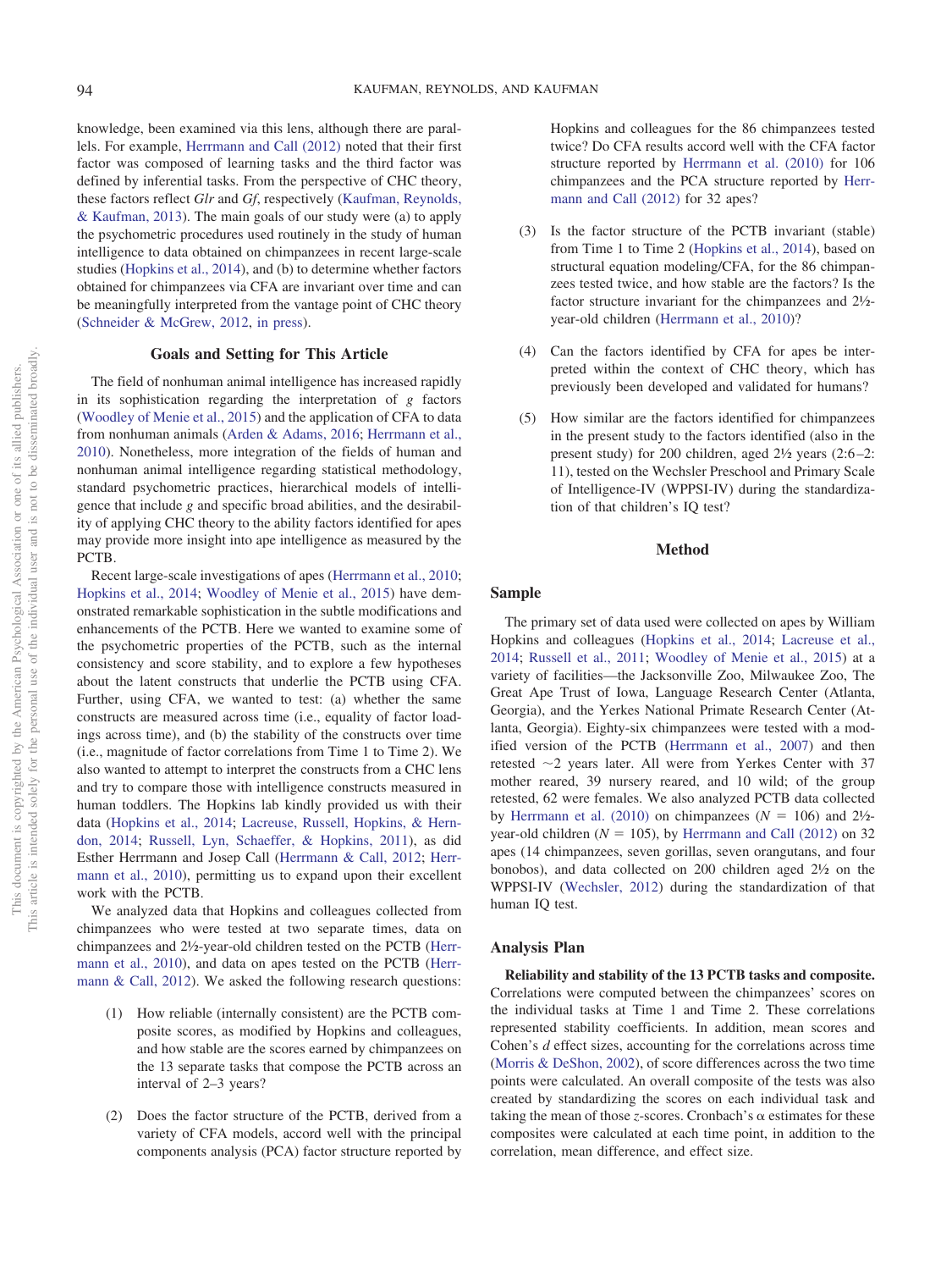**Determining CFA factor structure of the PCTB.** CFA models were tested with Time 1 data to investigate plausible constructs that underlie the PCTB. Models were derived from previous research with these data, previous research using PCTB tests with children and apes, and from our knowledge of CHC theory with humans.

*PCTB, PCA, and hierarchical scoring structure.* We used CFA to test the plausibility of a structure based on the number of components and loadings that were statistically significant in the PCA (Model 1 in our study) reported in [Hopkins et al. \(2014\).](#page-12-17) In their study, [Hopkins et al. \(2014;](#page-12-17) see SF1) also created different composites by averaging different configurations of the PCTB tests and reported heritability estimates for those composites in the supplemental materials. The structure of the PCTB scores was represented as a hierarchy, with an overall score at the top (composite of all of the tests), and physical and social scores below that level. Scores for *causality*, *space*, and *number discrimination* were calculated (physical domain), as were scores for *communication* and *theory of mind* (social domain). Here we imposed a CFA structure similar to the authors' hierarchical scoring structure as a way to assess the validity of those constructs. We tested three models based on their scoring structure: (a) *five-factor model* (Model 2), (b) *five-factor model, with higher order Physical factor* (Model 3), and (c) *two-factor model* (Model 4), validated in previous CFA with PCTB data [\(Herrmann et al., 2010\)](#page-12-16). In addition, we tested a *three-factor model* (Model 5), derived from a three-factor model that [Herrmann et al. \(2010\)](#page-12-16) found in a CFA with data from 2-year-old *children* who were administered the PCTB battery.

*CHC structure on PCTB.* The last set of models included those that were most consistent with our knowledge of CHC theory, and ones that formally included a *g* factor. The first model was a correlated first-order factor model (Model 7). Four correlated first-order factors were included: We described Social as most closely associated with Gc, Space as associated with Gv, and the other two factors as most similar to Gf (but one that required the mechanical use of tools). We also specified a slight variation of this model with a correlation between the attention state and production residuals (Model 8).

We specified a higher order model (Model 9) that included a second-order *g*-factor to explain, in part, the covariances among the first-order factors that were established in Models 7 and 8. This model is particularly useful because the second-order factor loadings may be interpreted in a way to understand the *g* factor [\(Keith](#page-12-26) [& Reynolds, 2012\)](#page-12-26). Notably, Gf factors are typically most closely associated with a *g* factor in humans [\(Carroll, 1993\)](#page-12-8).

We specified a bifactor model [\(Reise, 2012\)](#page-13-21). In the bifactor model (Model 10), a general factor is included as a first-order factor and is associated directly with every test. In addition, broad ability factors are also included (e.g., Gc). These broad ability factors represent factors *where g* has first been removed from all of the tests. All of these factors are uncorrelated. We specified a model with a single *g* factor (Model 11) only to test whether all test covariances were adequately accounted for by a single *g* factor [\(Spearman, 1904,](#page-13-0) [1927\)](#page-13-1).

*CFA of other samples of apes.* We tried to cross-validate our best CFA models obtained on Hopkins' 86 chimpanzees with the 106 chimpanzees tested by [Herrmann et al. \(2010\),](#page-12-16) who also conducted CFA. We also conducted CFA on the ape data  $(N = 32)$  on which [Herrmann and Call \(2012\)](#page-12-15) extracted three components using PCA.

**Stability of factor structure for 86 chimpanzees tested twice.** The best-fitting and most plausible CFA models from Time 1 were applied to Time 2 data. The purpose was to evaluate whether the models were configurally the same across time—whether the same factors were found on each separate administration of the PCTB.

The CFA model that generalized across the time points was used in a longitudinal multiple group model; here we tested for factorial invariance, specifically for factor loading invariance. To do so, corresponding factor loadings were fixed (i.e., predetermined or "set") to be equal to each other across time. Model fit was then compared with a model in which the loadings were not fixed equal—a test of whether the constructs were essentially the same across time.

**Factor structure of WPPSI-IV at age 2½.** CFA was conducted on data from the 200 children (100 boys, 100 girls) aged 2½ years included in the WPPSI-IV standardization sample. The correlation matrix with standard deviations for the seven subtests for ages  $2\frac{1}{2}$  [\(Wechsler, 2012;](#page-13-19) Table A.1, p. 158)<sup>1</sup> was converted to a covariance matrix and subjected to a correlated three-factor CFA.

**Model evaluation.** For all CFAs, the root mean square error of approximation (RMSEA) and the comparative fit index (CFI) were used to evaluate fit of standalone models. RMSEA values close to or less than .05 and CFI values close to or greater than .95 are often used as indicators of "good" global fit (cf., [Hu & Bentler,](#page-12-27) [1999;](#page-12-27) [Keith, 2015;](#page-12-28) [Schermelleh-Engel, Moosbrugger, & Müller,](#page-13-22) [2003\)](#page-13-22). Model chi-square was also interpreted and whether the fit was statistically significantly different from zero. The likelihood ratio test  $(\Delta \chi^2)$  and Akaike's information criterion were used to evaluate competing and alternative plausible models;  $\Delta \chi^2$  was used for nested model comparisons. In addition to global evaluation of the models using fit statistics and indexes, we examined the plausibility of the estimates and searched for any evidence of local misfit. We also evaluated the sufficiency of the factor loadings to evaluate the viability of the factors.

## **Results**

## **Reliability and Stability of the PCTB**

[Table 1](#page-4-0) shows Time 1 and Time 2 mean PCTB scores for the 86 chimpanzees (mean interval  $= 2.43$  years). As shown, nine means increased at Time 2, three decreased, and one stayed the same. Cohen's  $d$  effect sizes for three mean increases were  $\geq$ .30: relative numbers, object permanence, and rotation.

Time 1 and Time 2 stability correlations are shown in the column furthest to the right in [Table 1.](#page-4-0) The correlations are less than those typically observed in humans. For the 13 PCTB tests, stability coefficients ranged from  $-.09$  (for causality—visual) to .48 (transpose; median coefficient  $=$  .24). By contrast, for  $2\frac{1}{2}$ -

<sup>&</sup>lt;sup>1</sup> Although CFA of the WPPSI-IV was published in the Technical Manual for ages 2 years, 6 months to 3 years, 11 months and 4 years to 7 years, 7 months [\(Wechsler, 2012,](#page-13-19) Figures 5.1 & 5.2), analyses were not conducted for separate age-groups within that range. For this study, we performed CFA on the 200 children ages 2 years, 6 months to 2 years, 11 months to provide the best comparison of factor structure to the CFA structure obtained for the sample of 86 chimpanzees.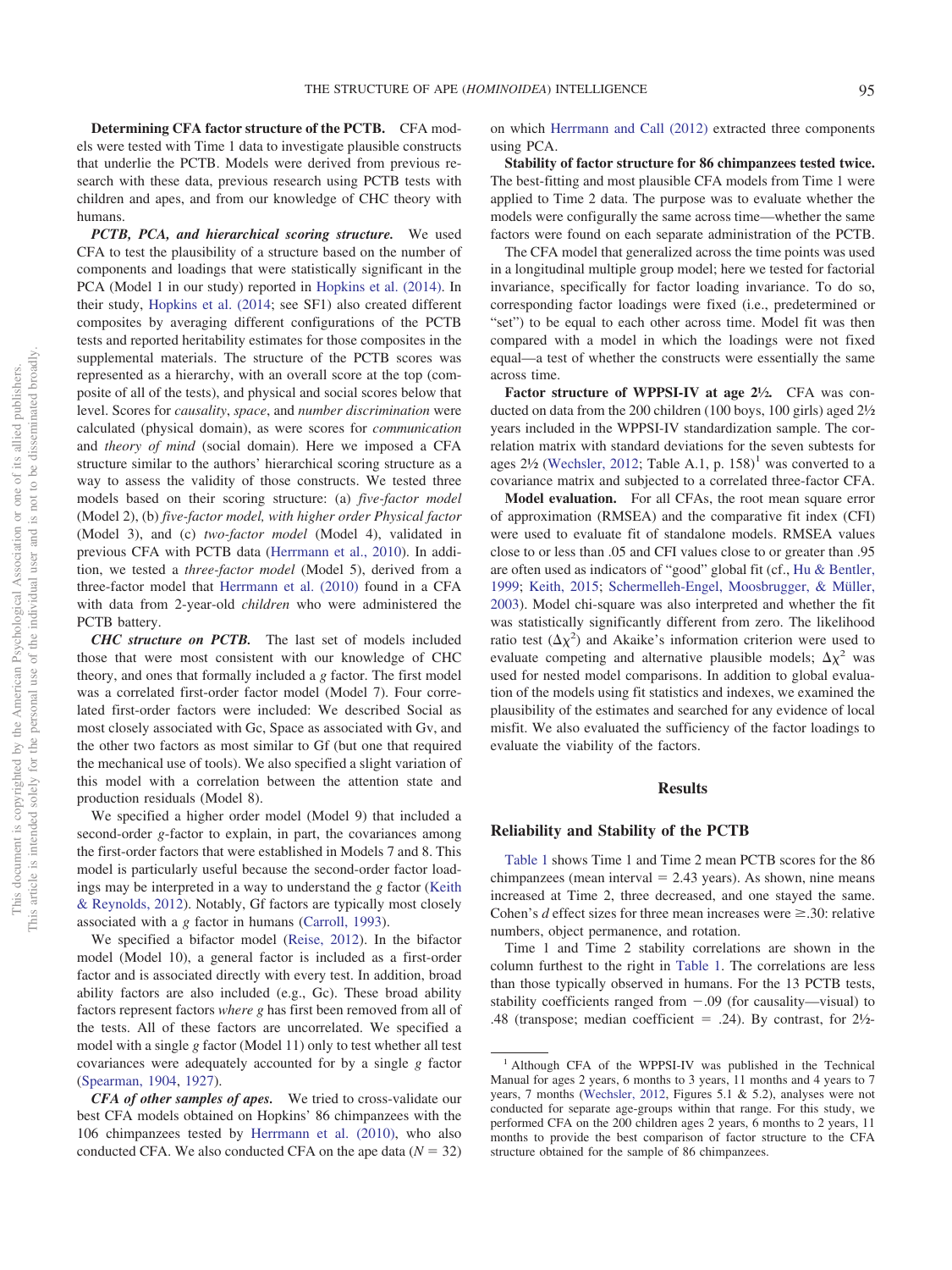<span id="page-4-0"></span>Table 1 *Time 1 and Time 2 Primate Cognition Test Battery (PCTB) Means, Standard Deviations, Mean Differences, and Stability Correlations*

|                     | Time 1 |                 |     | Time 2 |        | Time 2–Time 1 | Time 1<br>Time 2 |
|---------------------|--------|-----------------|-----|--------|--------|---------------|------------------|
| <b>PCTB</b> measure | M      | SD <sub>3</sub> | M   | SD     | M      | Cohen's $ds$  | rs               |
| Tool use            | .37    | .49             | .43 | .50    | .06    | 0.11          | .40              |
| Relatives           | .65    | .15             | .71 | .15    | .06    | 0.30          | .08              |
| Causality noise     | .51    | .13             | .55 | .16    | .03    | 0.20          | .06              |
| Causality visual    | .67    | .17             | .64 | .17    | $-.03$ | $-0.12$       | $-.09$           |
| Tool properties     | .66    | .21             | .66 | .18    | .00    | 0.00          | $-.05$           |
| Transpose           | .59    | .24             | .65 | .24    | .06    | 0.25          | .48              |
| Spatial memory      | .59    | .28             | .62 | .26    | .03    | 0.08          | .13              |
| Rotation            | .44    | .18             | .53 | .21    | .09    | 0.36          | .17              |
| Object permanence   | .61    | .18             | .70 | .17    | .09    | 0.47          | .40              |
| Comprehension       | .46    | .30             | .44 | .29    | $-.03$ | $-0.07$       | .45              |
| Attention state     | .40    | .27             | .44 | .31    | .04    | 0.11          | .24              |
| Gaze                | .60    | .37             | .48 | .37    | $-.12$ | $-0.27$       | .31              |
| Production          | .38    | .39             | .44 | .40    | .06    | 0.14          | .37              |

*Note.*  $N = 86$ , except causality noise ( $N = 83$ ). Average time in between testing  $= 2.43$  years,  $SD = 1.34$ ; range  $= 5$  years (min  $= 1$ ; max  $= 6$ ). Negative values for means and Cohen's *d*s indicate lower performance at Time 2.

year-old children on the WPPSI-IV, coefficients ranged from .72 to .84 (median  $= .78$ ; [Wechsler, 2012;](#page-13-19) Table 4.5), although the interval was 3 weeks, not 2 years. Tests for humans include many items (or behavioral samples), unlike the measures used here.

The Time 1 and Time 2 stability correlation for the composite of PCTB tasks was .50, and on average the scores improved  $(d =$ .18). Coefficient alpha estimates of .54 for Time 1 and .56 for Time 2 were observed for the composites. On the WPPSI-IV at age 2½, Full Scale IQ had a stability coefficient of .90 and a reported measure of internal consistency of .96 [\(Wechsler, 2012;](#page-13-19) Tables 4.1 & 4.5).

# **CFA Structure of the PCTB for Hopkins's Chimpanzees**

[Table 2](#page-5-0) summarizes the CFA results for the 11 models (see Method section) for the 86 chimpanzees tested twice by [Hopkins](#page-12-17) [et al. \(2014\).](#page-12-17) Four models (Models 6, 8, 9, and 10) provided good fits for Time 1 data (also see [Figures 1](#page-6-0) and [2\)](#page-7-0). Model 6 is important because this model was derived from data on *children* [\(Herrmann et al., 2010\)](#page-12-16) that is now shown to be applicable to chimpanzees; also, this was the only good-fitting model *not* derived from human CHC theory.2 Bifactor Model 10 yielded the best fit indexes. Both Models 8 and 9 validate the four separate CHC-based abilities for chimpanzees—the Gf factors were absorbed into the *g* factor in the bifactor model. The higher order Model 9 provides cross-validation of the *g* factor in chimpanzees, as does the bifactor model. Any of the four models could be chosen as the best. We have illustrated with Model 9 (see [Figure 1\)](#page-6-0), which has excellent fit data and includes four meaningful CHC factors, and bifactor Model 10 (see [Figure 2\)](#page-7-0). By contrast, the models derived from [Hopkins et al.'s \(2014\)](#page-12-17) PCA and hierarchical scoring system (Models  $1-4$ ) produced unsatisfactory fits.

Model 11, which hypothesized *only* a *g* factor, provided a poor fit, much worse than most other models. However, the existence of a solid *g* construct for chimpanzees is validated by the results of the hierarchical CHC models (Models 9 and 10), both of which showed a robust *g* factor.

# **CFA of the PCTB for Herrmann et al.'s Chimpanzees and Herrmann and Call's Apes**

When we conducted CFA on [Herrmann et al.'s \(2010\)](#page-12-16) 106 chimpanzees, we ran into the same problem they confronted with their CFAs—most models did not converge, including a *g*-only model and our CHC-based multiability models (when models do not converge, one cannot compute fit statistics). We were able to get convergence on the two-factor model they reported and also on a bifactor model. The bifactor model yielded a *g* factor and a Gv factor, but almost all of the loadings were not statistically significant. The RMSEA was excellent, but the CFI was barely adequate. Herrmann et al.'s best CFA model for chimpanzees also showed low loadings on their two factors (Physical/Social and Spatial—five of seven loadings were  $\leq$ .17). Overall, our models for the 86 Hopkins chimpanzees did *not* generalize to Herrmann's 106 chimpanzees.

The CFA based on the PCA of seven Physical tasks analyzed by [Herrmann and Call \(2012\)](#page-12-15) for 32 apes yielded three correlated factors (Gf, Glr, and Gv in CHC parlance). The PCTB battery included three discriminative learning tasks (Shape, Size, and Color), which have generally been excluded from other versions of the PCTB [\(Herrmann & Call, 2012;](#page-12-15) [Hopkins et al., 2014\)](#page-12-17). These three tasks joined with Space to form Factor 2 (labeled Long-Term Retrieval or Glr). The fit statistics were marginal; nonetheless, chi-square was not significantly different from zero, which suggests an adequate fit to the data, and the three correlated factors identified by the CFA resemble closely the three uncorrelated factors reported by [Herrmann and Call \(2012\)](#page-12-15) based on PCA (the factor correlations ranged from .12 to .36 in the CFA). The hierarchical model had the same fit statistics as the three-factor model because they are statistically indistinguishable, and both fit better than the *g*-only model.

# **Invariance of the CFA Factor Structure for Chimpanzees From Time 1 to Time 2**

Three of the best Time 1 models (Models 6, 9, and 10) were tested with data from Time 2. The Physical and Tool factors (reasoning ability), whether or not these were combined into a single factor, were not viable in these models. The Space factor was easy to identify for the most part and Social/Communication worked in most models.

A bifactor model with Time 2 data was successfully estimated. Although the models cannot be compared directly, the fit of this bifactor model for Time 2 data, based on standalone fit indexes, was worse,  $\chi^2$ (59) = 80.90,  $p = .03$ , RMSEA = .07, CFI = .80, than with Time 1 data. The most salient finding was that the *g*

 $2$  Note that a better fit (Model 6) was obtained by freeing a residual correlation between attention state and production (freeing means that a correlation was allowed, it was "freed" from being set to zero). This finding suggests that another factor is needed to account for common variance in these tests beyond that accounted for by the Social/Communication factor.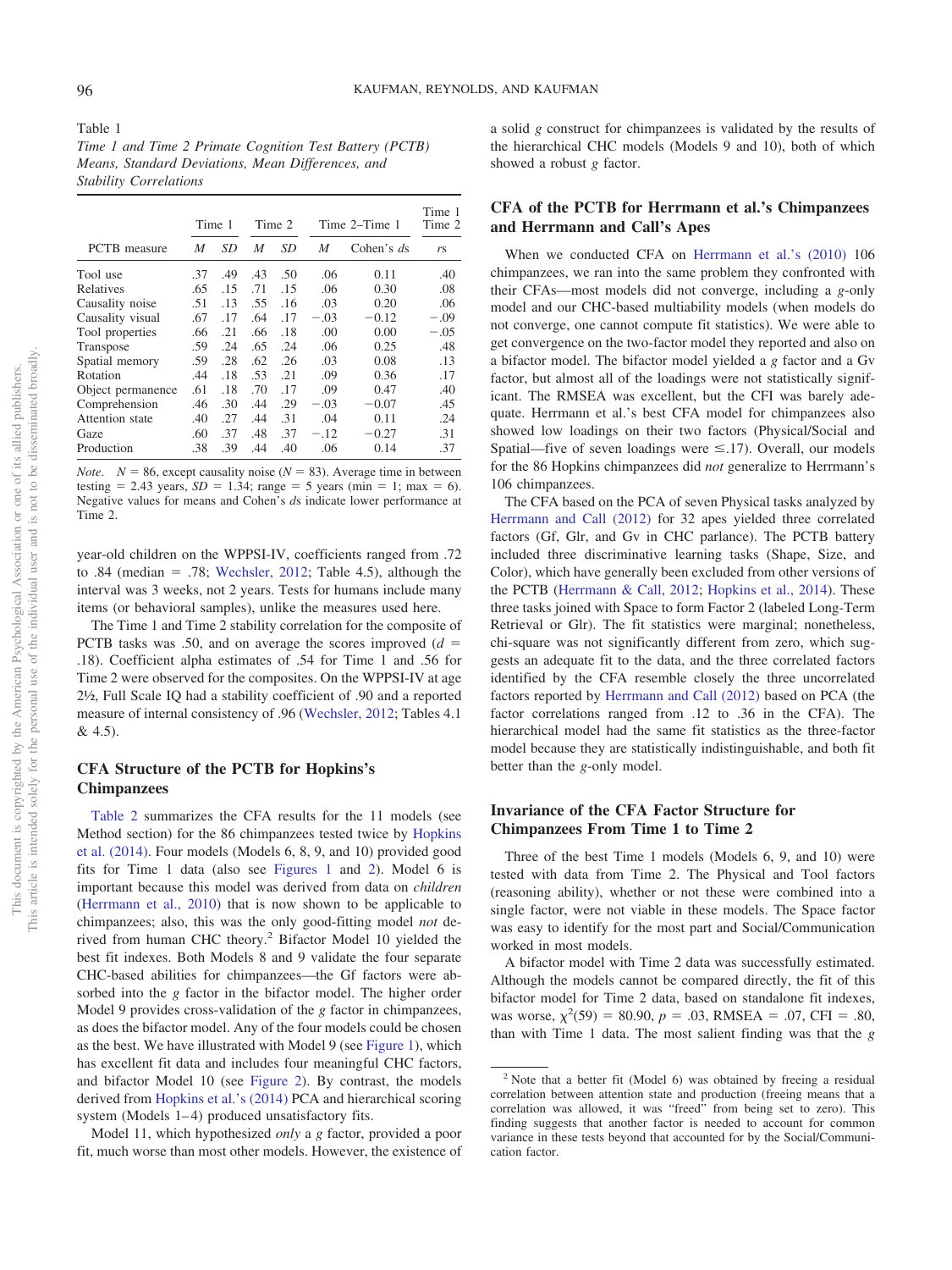<span id="page-5-0"></span>

| Table 2                                                                                        |  |  |  |  |  |
|------------------------------------------------------------------------------------------------|--|--|--|--|--|
| Fit of Confirmatory Factor Analysis Models With the Primate Cognition Test Battery Time 1 Data |  |  |  |  |  |

| Model                                               | ν÷    | df | $\boldsymbol{p}$ | $\Delta \chi^2$ | $\Delta df$    | $\boldsymbol{p}$ | <b>CFI</b> | <b>RMSEA</b> | AIC   |
|-----------------------------------------------------|-------|----|------------------|-----------------|----------------|------------------|------------|--------------|-------|
| 1. Hopkins et al.'s <sup>a</sup> PCA model          | 92.32 | 63 | .01              |                 |                |                  | 0.59       | 0.07         | 174.3 |
| 2. Hopkins et al.'s five-factor                     | 70.72 | 57 | .11              |                 |                |                  | 0.81       | 0.05         | 164.7 |
| 3. Hopkins et al.'s five-factor H-O                 | 75.08 | 61 | .11              |                 |                |                  | 0.81       | 0.05         | 161.1 |
| 4. Hopkins et al.'s two-factor                      | 80.09 | 64 | .08              |                 |                |                  | 0.77       | 0.05         | 160.1 |
| 5. Herrmann's <sup>b</sup> three-factor w/ children | 72.81 | 63 | .18              |                 |                |                  | 0.86       | 0.04         | 154.8 |
| 6. Herrmann's three-factor w/ residual              | 68.72 | 62 | .26              | 4.09            |                | .04              | 0.91       | 0.04         | 152.7 |
| 7. CHC                                              | 68.83 | 60 | .20              |                 |                |                  | 0.88       | 0.04         | 156.8 |
| 8. CHC w/residual                                   | 62.73 | 59 | .35              | 6.10            |                | < 0.05           | 0.95       | 0.03         | 152.7 |
| 9. CHC H-O/residual                                 | 66.46 | 61 | .29              | 3.73            | $\overline{c}$ | .15              | 0.92       | 0.03         | 152.5 |
| 10. Bifactor                                        | 56.51 | 59 | .57              |                 |                |                  | 1.00       | < 0.01       | 146.5 |
| 11. Single $g$ factor                               | 92.17 | 65 | .02              | 35.66           | $\mathcal{D}$  | < 0.05           | 0.60       | 0.07         | 170.2 |

*Note*. Use previous model in Table for comparisons via  $\Delta \chi^2$  when reported. CFI = comparative fit index; RMSEA = root mean square error of approximation; AIC = Akaike's information criterion; PCA = principal components analysis; H-O = higher order factor model; CHC = Cattell-Horn-Carroll.

<sup>a</sup> [Hopkins et al. \(2014\).](#page-12-17)  $\overline{b}$  [Herrmann et al. \(2010\).](#page-12-16)

factor and Space (Gv) factor were the easiest to identify across time points.

#### **Factor Invariance and Stability: Time 1 and Time 2**

Because not all of the factors replicated across time, we only tested the invariance and stability of *g*, Space (Gv), and Social/ Communication (Gc) factors across time using a bifactor model. These analyses involved estimating bifactor models for Time 1 data and for Time 2 data in the same analysis. Correlated residuals among corresponding tests were allowed across time. Because the tests have exactly the same content, they likely share variance beyond variance they share with other tasks within each time point. The fit of model was adequate according to the RMSEA, but not to the CFI (see [Table 3\)](#page-8-0). The factor loadings were invariant across time, suggesting the constructs were the same across time. In the *all invariant model* with all corresponding factor loadings equal across time, the factor correlations were as follows: .75 for *g*, .68 for Gv, and .64 for Gc. These correlations quantify the stability of the factors from Time 1 to Time 2 and are good, although stability coefficients in humans are typically .80 or greater for specific abilities like Gv and are usually .90 or greater for *g* factors [\(Kaufman et al., 2016\)](#page-12-5).

## **Factor Invariance Chimpanzees Versus Children**

We were unsuccessful in finding models that converged when trying to estimate the factor structures of chimpanzees and children using the covariance matrices from the [Herrmann et al. \(2010\)](#page-12-16) study. Therefore, rather than test the factor structure, we tested whether the constructs were similar across groups, without defining what those constructs are, by testing the equivalence of the covariance matrices across chimpanzees and children. The two were *not* equivalent, although the misfit was mostly due to differences in variance across the social tasks.

# **Analysis of Ape Factors From the Vantage Point of CHC Theory**

To evaluate whether or not the PCTB subtests and factors can be interpreted from the vantage point of CHC theory, we relied on the

sources shown in the *Note* to [Table 4.](#page-9-0) Based on our CHC classification of PCTB tasks, we would label the first-order factors in the four-factor CHC model as follows (see [Figure 1\)](#page-6-0): I—Fluid Reasoning-1 (Gf1), II—Fluid Reasoning-2 (Gf2), III—Visual-Spatial Processing (Gv), and IV—Crystallized Knowledge (Gc). The three Social/Communication tasks that loaded on the factor labeled Gc each has elements of Gc (see [Table 4\)](#page-9-0). In humans, Gc often involves language, but it also relates to communication ability and knowledge in general. Only Gaze Following was not associated with any of the factors. The fourth ape factor, composed of three social cognition tasks, may measure an aspect of crystallized knowledge (Gc); these tasks involve communication ability and dealing with practical (as opposed to emotional) information, a core aspect of the definition and conception of Gc (N. Mather, personal communication, August 8, 2016; J. Schneider, personal communication, August 9, 2016).

## **CFA Factor Structure for Children Aged 2½ on the WPPSI-IV**

[Figure 3](#page-10-0) shows the factor structure for children aged 2½ on WPPSI-IV. The factors correspond to Gc, Gv, and Gsm/Gf, respectively. These factors are quite similar to the factors identified for the chimpanzees on the PCTB in this study and in other investigations of apes, with both measuring similar Gv components and an "ape" Gc, which appears to target communicative abilities as opposed to specifically verbal ones. Whereas Gf was not identified specifically for 2½-year-old children on the WPPSI-IV, the Working Memory factor bears a close kinship to Gf. Working memory—the ability to take in and hold onto information, keep it in immediate awareness, and use it within a few seconds—is an essential ingredient needed for solving novel problems; it shows strong ties to fluid reasoning [\(Burgess & Braver,](#page-11-7) [2010;](#page-11-7) [Hornung, Brunner, Reuter, & Martin, 2011\)](#page-12-29). Hence, we have used the label Gsm/Gf. Thus, the four ape factors (Gf1, Gf2, Gv, and Gc) correspond to broad ability factors identified for children as young as age 2½ on the WPPSI-IV and for adolescents and adults [\(Kaufman et al., 2016;](#page-12-5) [Wechsler, 2012\)](#page-13-19). Further, the factors identified for 2-year-old *children* administered the PCTB [\(Herrmann & Call, 2012\)](#page-12-15) provide a good CFA model fit for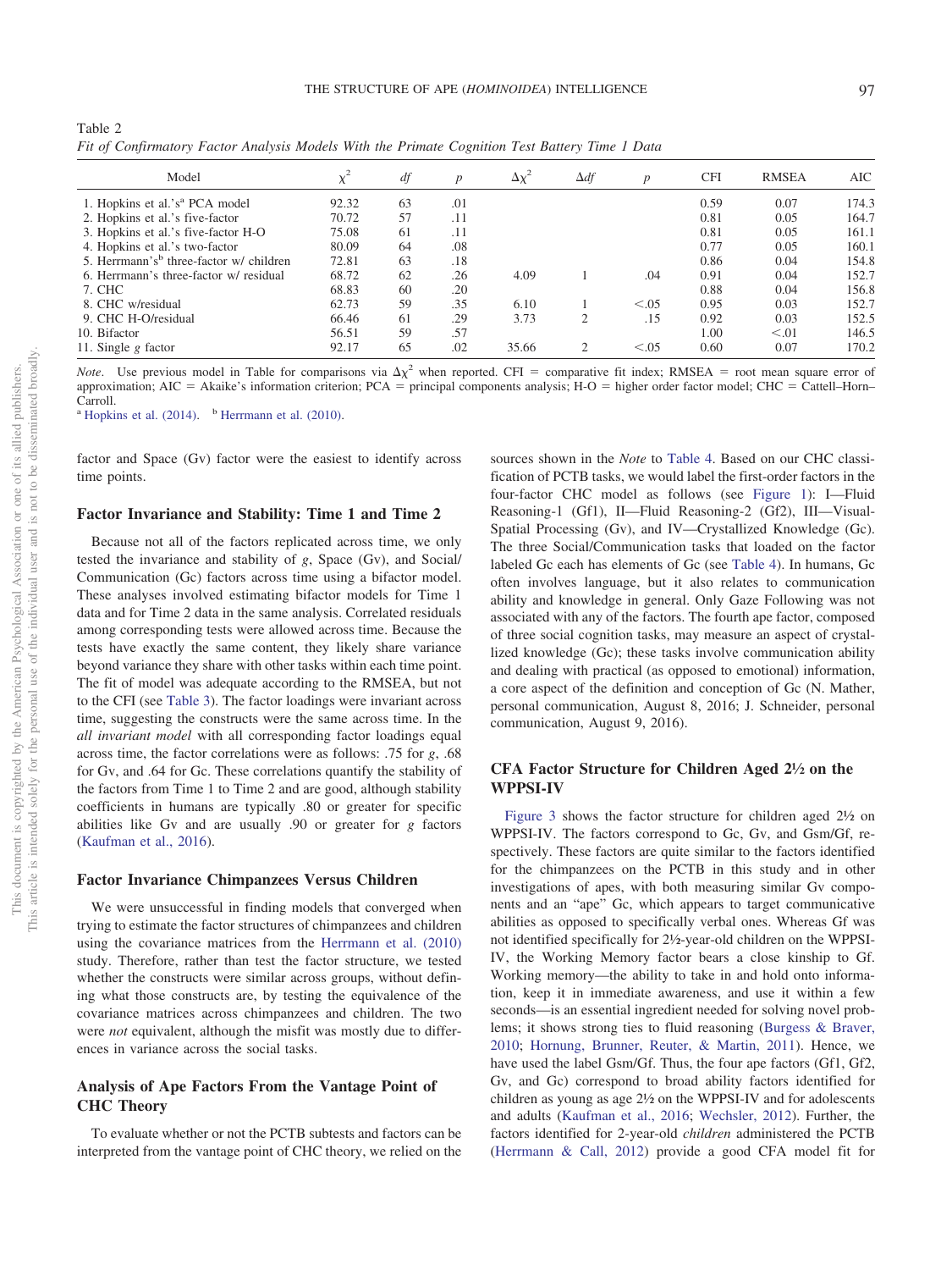

<span id="page-6-0"></span>*Figure 1.* Cattell–Horn–Carroll confirmatory factor analysis Model 9 with Primate Cognition Test Battery Time 1 data for  $N = 86$  [\(Hopkins et al., 2014\)](#page-12-17). Rectangles represent the observed scores on each task. Ovals represent the latent variables. The standardized factor loadings are represented by the directed paths (single-head arrows). All estimates on the top right corner of each rectangle represents the squared multiple correlation or variance explained in the observed score by the common factor (i.e., communality). The ovals labeled r1–r13 represent the residual variance, or variance in the observed scores not explained by the common factor. A residual covariance between attention and production subtest was included, but not shown. The ovals labeled u1-u4 are the factor uniqueness. They represent the first-order factors with the common variance associated with the second-order *g* factor removed. The second-order *g* factor in this model influences all observed score indirectly through the first-order factors. The directed arrows from the unique variance to the first-order factors multiplied by the first-order factor loadings represent the unique effect of the first-order factor (i.e., effect of *g* is removed) on the observed score. To obtain the effects of *g* on observed scores, the second-order *g* factor loading is multiplied by the observed score loading on the respective factor. For example, the effect of *g* (i.e., g loading) on the Transpose subtest (.69  $\times$  .62) = .43. The unique effect of Gv on Transpose (.72  $\times$  .62) = .45. *g* = general intelligence factor; Gf = Fluid Intelligence;  $Gv =$  Visual Processing;  $Gc =$  Crystallized Intelligence; RMSEA = root mean square error of approximation;  $CFI =$  comparative fit index;  $AIC = Akaike's$  information criterion.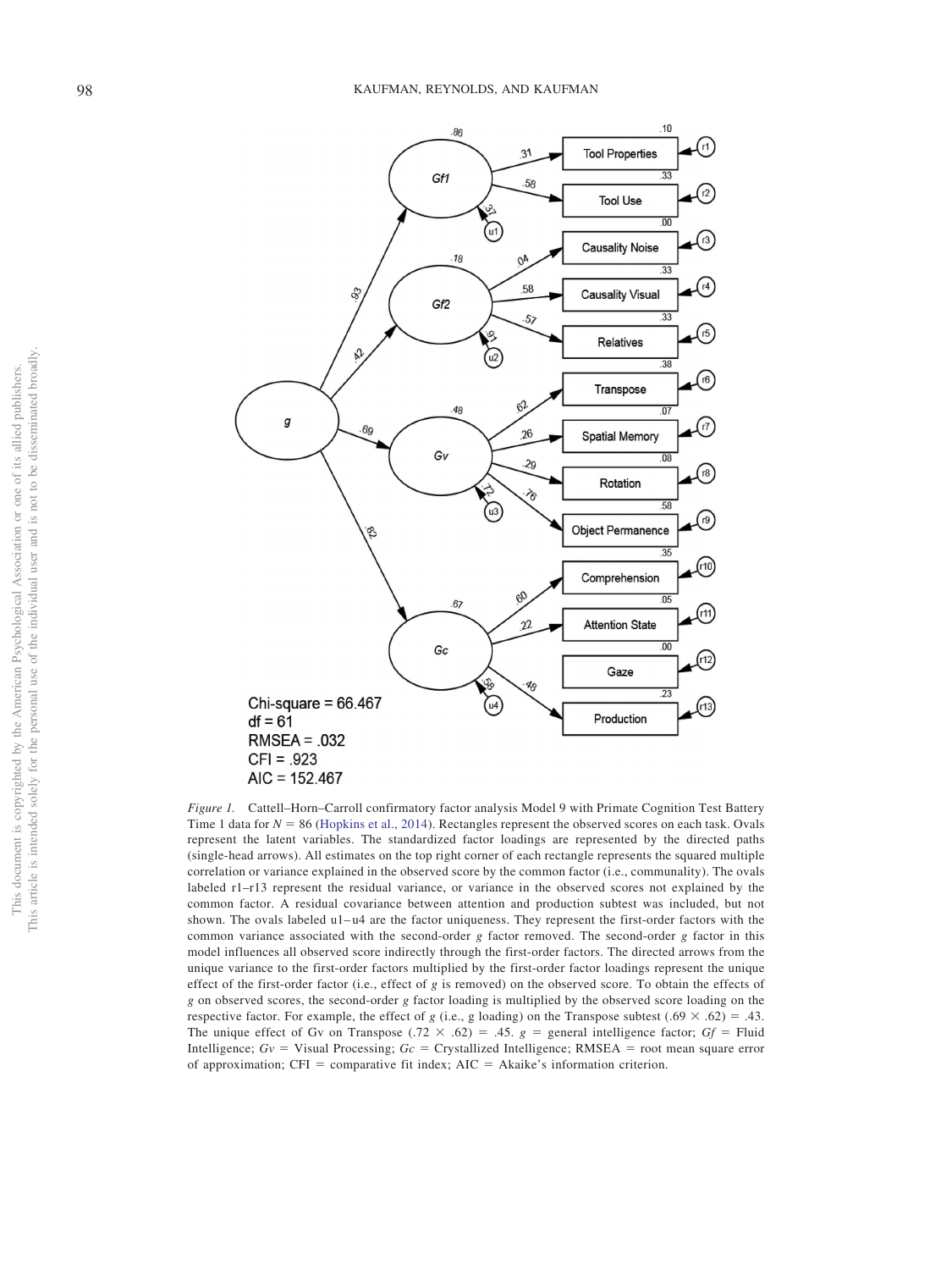

<span id="page-7-0"></span>*Figure 2.* Bifactor Model 10 with Primate Cognition Test Battery Time 1 data for  $N = 86$  [\(Hopkins et al.,](#page-12-17) [2014\)](#page-12-17).  $g =$  general intelligence factor;  $Gv =$  Visual Processing;  $Gc =$  Crystallized Intelligence; RMSEA = root mean square error of approximation;  $CFI = \text{comparative fit index}$ ;  $AIC = Akaike's \text{ information criterion}$ .

*chimpanzees* in the [Hopkins et al. \(2014\)](#page-12-17) data set (see Model 6, [Table 2\)](#page-5-0).

#### **Discussion**

Interest has been building in the use of psychometric analysis on the data from nonhuman animals. In addition to the findings presented here, two reviews published in 2017 have summarized the information available, tracked the development and use of data, and identified areas where more work is needed. [Matzel and Sauce](#page-13-23) [\(2017\)](#page-13-23) have contributed to the literature by emphasizing the importance of understanding individual differences in performance on assessment, and pointing out how the information obtained from assessment can be applied to understand factors beyond intelligence such as personality, resilience, and mental health.

[Burkart et al. \(2016\)](#page-11-3) added to the literature by tracing the development of intelligence in social as well as nonsocial situations for both domain-general and domain-specific intelligences. Our goal was more specific. Our work builds on these two reviews by transitioning into empiricism and applying commonly used techniques to begin to understand if hypotheses reviewed in these and other articles can be supported with data. Our contributions to the literature are primarily the results of our psychometric and theorybased analyses that permit reinterpretation of and reanalysis of the constructs measured by the PCTB.

We were able to meaningfully interpret the results of the PCTB to find both a viable *g* factor and four separate ability factors in accordance with CHC theory, and which are also a good match for factors we identified for 2½-year-old children on the WPPSI–IV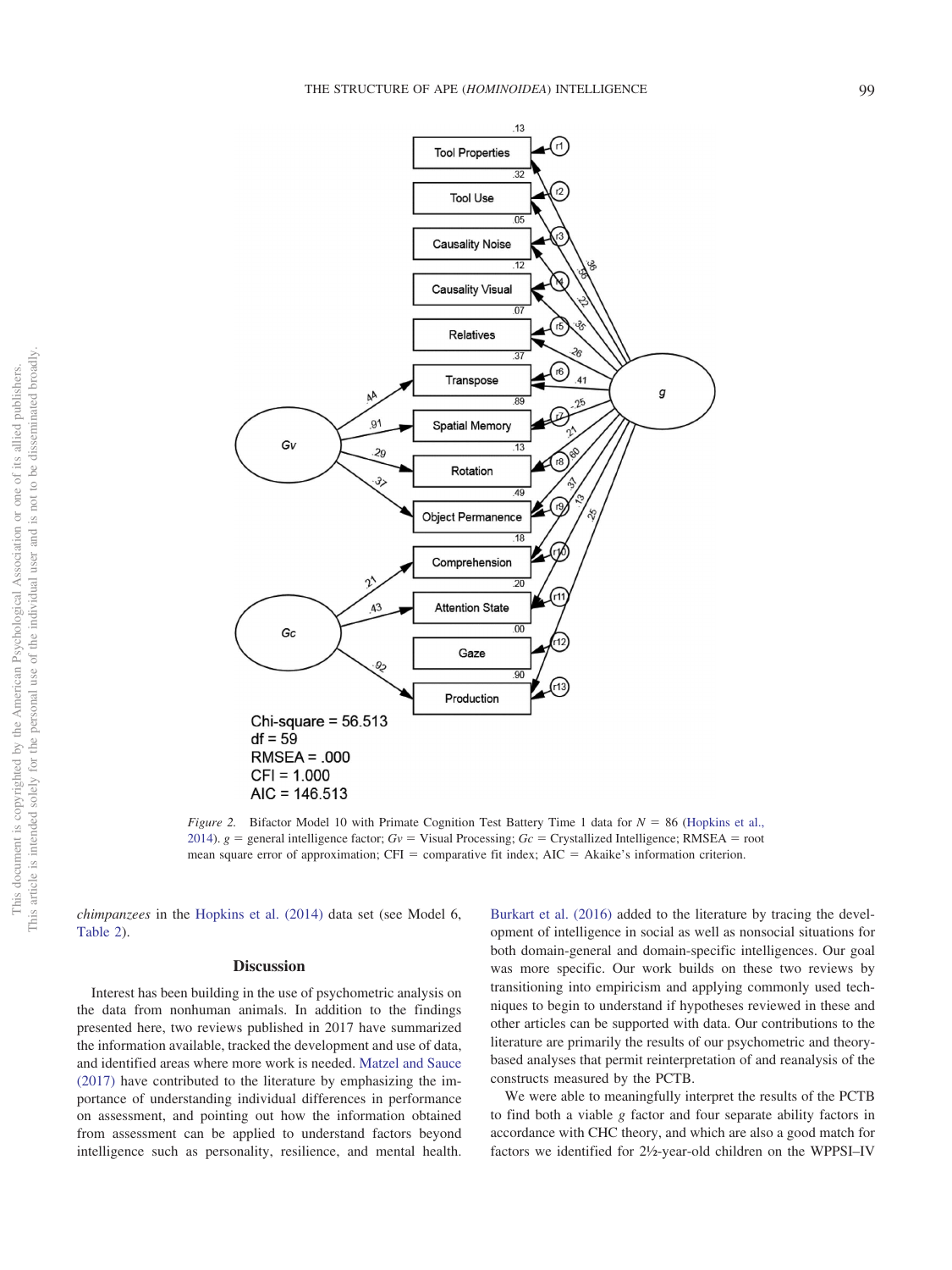| Model                                  |       |     |      | $\Delta x^2$ | $\Delta df$ |     | CFI   | <b>RMSEA</b> | AIC   |
|----------------------------------------|-------|-----|------|--------------|-------------|-----|-------|--------------|-------|
|                                        |       |     |      |              |             |     |       |              |       |
| 1. Bifactor                            | 360.0 | 281 | .001 |              |             |     | 0.74  | 0.06         | 550.0 |
| 2. $g$ loadings equal                  | 376.0 | 294 | .001 | 16.0         | 12          | .19 | 0.724 | 0.057        | 541.0 |
| 3. Space loadings equal                | 363.3 | 285 | .001 | 3.2          |             | .36 | 0.737 | 0.057        | 547.3 |
| 4. Social/Communication loadings equal | 365.6 | 284 | .001 | 5.5          | ∠           | .06 | 0.726 | 0.058        | 551.6 |
| 5. All loadings equal                  | 384.2 | 299 | .001 | 24.2         |             | .12 | 0.714 | 0.058        | 540.2 |

<span id="page-8-0"></span>Table 3 *Time 1 and Time 2 Longitudinal Invariance Models*

*Note.* Compare all models with Model 1. CFI = comparative fit index; RMSEA = root mean square error of approximation; AIC = Akaike's information criterion.

and the CFA factors that [Herrmann and Call \(2012\)](#page-12-15) found for 2½-year-old *children* tested on the PCTB. The factors identified for chimpanzees represent Gv, Gf, and Gc [\(Figures 1](#page-6-0) and [2\)](#page-7-0) and also Glr (in the reanalysis of [Herrmann and Call's \[2012\]](#page-12-15) data). Gc measures verbal abilities and accumulated knowledge and learning in children, and it measures the related concepts of general communication abilities and behavioral learning in apes. Though the *g* factor in chimpanzees is a viable construct [\(Figures 1](#page-6-0) and [2\)](#page-7-0), this factor alone provides a poor model fit to the ape data set (see [Table](#page-5-0) [2\)](#page-5-0). Similar to the psychometric structure of humans, the structure for nonhuman animals is likely multidimensional in nature, a finding observed by [MacLean et al. \(2017\)](#page-13-12) in their analyses of the intelligence of dogs, using a test battery patterned on the PCTB. However, regardless of the positive findings we identified for chimpanzees and children, there was likewise a cautionary finding—the specific CHC factor structure identified for one sample of apes at a given point in time does not seem to fully generalize to the same sample when tested a second time (see [Table 3\)](#page-8-0) or to a different sample of chimpanzees from other laboratories.

Another main result of our study is the fact that the PCA conducted by [Hopkins et al. \(2014\)](#page-12-17) with their chimpanzee data, as well as their assignment of tasks to domain-specific scales, was not supported by the results of our CFA (see [Table 2\)](#page-5-0). One advantage of CFA over PCA is that PCA is a data-reduction technique whereas factor analysis investigates the underlying latent structure. Further, CFA in particular, is useful in that specific hypotheses, such as assignment of tasks to domain-specific scales, can be tested empirically (see [Herrmann et al., 2010\)](#page-12-16). Exploratory factor analytic (EFA) techniques are useful for identifying the underlying structure of a test battery when that structure is unknown, which supports the variety of EFAs conducted by Hopkins and other nonhuman animal researchers. However, EFA methodologies are not as robust as confirmatory techniques, especially when the structure is known or is hypothesized to measure theory-based constructs. EFA relies on a purely psychometric approach to the data where the number of meaningful factors differs based on the criterion selected and the constructs measured by the factors are subjectively determined. The PCA method used by Hopkins and colleagues and by numerous other nonhuman animal researchers also has an additional disadvantage—the mathematical model places 1's in the diagonals, thereby making the untenable assumption that all tasks are perfectly reliable. By contrast, CFA (such as the excellent analyses conducted by [Herrmann et al. \[2010\]](#page-12-16) on samples of chimpanzees and children) specifies the number of factors in advance and the constructs they are presumed to measure based on (a) previous validated research results, usually with (b) a

viable theory of intelligence to guide the choice of proposed models. Also, CFA is accompanied by sets of criteria for judging goodness of model fit— criteria that can be applied validly to any data set.

The Glr factor identified for the 32 apes tested by [Herrmann and](#page-12-15) [Call \(2012\)](#page-12-15) measures the ability to learn new information during the testing session—in this case, learning to discriminate stimuli based on color, shape, and size. This factor has not emerged in other studies of apes because the three discriminative learning tasks in the original PCTB have been excluded from most subsequent versions. These PCTB learning tasks are particularly interesting because they are so similar to classical tests of long-term memory and retrieval in human IQ tests. Glr is not measured in the WPPSI-IV, but this factor has been identified for preschool children on the KABC-II (Kaufman Assessment Battery for Children-II; [Kaufman & Kaufman, 2004\)](#page-12-30) and on various versions of the Woodcock–Johnson [\(Schrank, McGrew, & Mather, 2014\)](#page-13-24).

Other important results of our study are the application of structural equation modeling/CFA to determine the invariance of the overall factor structures at Time 1 and Time 2 for the 86 chimpanzees tested by [Hopkins et al. \(2014\),](#page-12-17) and also for the chimpanzees and 2½-year-old children and chimpanzees tested on the PCTB by [Herrmann et al. \(2010\).](#page-12-16) These results indicated a lack of invariance in the two factor structures in each data set. Nevertheless, the *g*, Gv, and Gc factors were invariant across time in the same sample, and the *g* factor was adequately stable  $(r = .75)$  as were the Gv  $(r = .68)$  and Gc  $(r = .65)$ . The value of .75 for *g*, a latent variable, is substantially higher than the stability coefficient of .50 for the PCTB composite. In other words, scores on the global test score are somewhat, but not entirely stable (the separate tasks in particular—see [Table 1\)](#page-4-0) but the underlying constructs for *g*, Gv, and Gc are reasonably consistent over time. Much of the difference is likely explained by the elimination of measurement error in the construct correlations.

# **Implications for the Cultural Intelligence Hypothesis**

The PCTB has been used to provide empirical support for the cultural intelligence hypothesis [\(Herrmann et al., 2007\)](#page-12-18), and these results add to this growing body of data. Consistent with the evolutionary approach taken by nonhuman animal researchers, the PCTB and accompanying hypotheses include much more speculation on the development of social abilities in nonhuman animals. In humans, these skills are not typically the subject of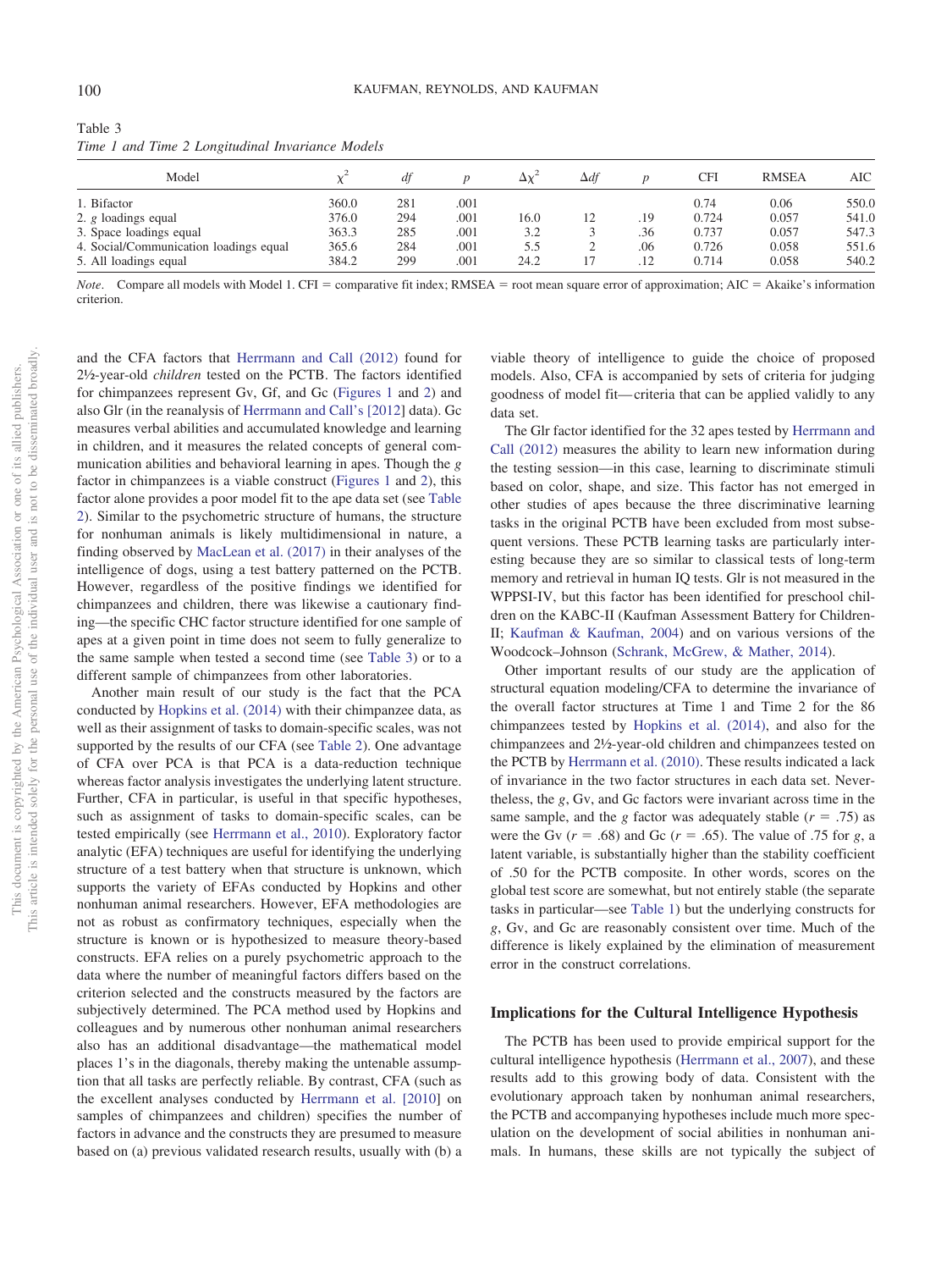## <span id="page-9-0"></span>Table 4

*Cattell–Horn–Carroll (CHC) Classifications of Primate Cognition Test Battery Tasks*

| Fluid Reasoning (Gf) Tasks                                                                        |
|---------------------------------------------------------------------------------------------------|
| Relative numbers:                                                                                 |
| Broad abilities—Gf, with some Quantitative Knowledge (Gq) and Gv as well                          |
| Main narrow abilities—General Sequential Reasoning (Gf), Induction (Gf), Visual Memory (Gv),      |
| Visualization (Gv), Mathematical Knowledge (Gq)                                                   |
| Causality noise:                                                                                  |
| Broad abilities-Gf                                                                                |
| Main narrow abilities—General Sequential Reasoning (Gf), Quantitative Reasoning (Gf)              |
| Causality visual:                                                                                 |
| Broad abilities-Gf                                                                                |
| Main narrow abilities—Induction (Gf), General Sequential Reasoning (Gf)                           |
| Tool properties:                                                                                  |
| Broad abilities—Gf, with some Gv as well                                                          |
| Main narrow abilities—General Sequential Reasoning (Gf), Visualization (Gv)                       |
| Tool use:                                                                                         |
| Broad abilities—Gf, with some Gv and Psychomotor Abilities (Gp) as well                           |
| Main narrow abilities—General Sequential Reasoning (Gf), Visualization (Gv), Psychomotor Speed    |
| (Gp)                                                                                              |
| Visual-Spatial Processing (Gv) Tasks                                                              |
| Spatial memory:                                                                                   |
| Broad ability-Gv                                                                                  |
| Main narrow abilities—Visual Memory (Gv), Spatial Scanning (Gv)                                   |
| Object permanence:                                                                                |
| Broad abilities-Gv, with some Gf as well                                                          |
| Main narrow abilities—Visual Memory (Gv), Perceptual Illusions (Gv), Piagetian Reasoning (Gf)     |
| Rotations:                                                                                        |
| Broad ability—Gv                                                                                  |
| Main narrow abilities-Visualization, Speeded Rotation                                             |
| Transposition:                                                                                    |
| Broad abilities—Gv, with some Gf as well                                                          |
| Main narrow abilities—Visualization (Gv), Visual Memory (Gv), Induction (Gf)                      |
| Crystallized Knowledge (Gc) Tasks                                                                 |
| Comprehension:                                                                                    |
| Broad abilities—Gc, with some Gv and Gf as well                                                   |
| Main narrow abilities—Knowledge of Behavioral Content (Gc), Communication Ability (Gc), Induction |
| (Gf)                                                                                              |
| Production:                                                                                       |
| Broad abilities-Gc and Gf                                                                         |
| Main narrow abilities—Communication Ability (Gc), Induction (Gf)                                  |
| Attention state:                                                                                  |
| Broad abilities—Gc (perhaps)                                                                      |
| Main narrow ability-Communication Ability (Gc)                                                    |
| No clear CHC classification                                                                       |
| Gaze following:                                                                                   |
| Broad abilities-Gv (perhaps)                                                                      |
| Main narrow ability-Spatial Scanning (Gv)                                                         |
| Long-Term Storage and Retrieval (Glr)—Tasks included only in Herrmann and Call (2012)             |
| Shape:                                                                                            |
| Broad abilities-Glr with some Gv                                                                  |
| Main narrow abilities—Associative Memory (Glr), Visualization (Gv)                                |
| Size:                                                                                             |
| Broad abilities-Glr with some Gv                                                                  |
| Main narrow abilities—Associative Memory (Glr), Visualization (Gv)                                |
| Color:                                                                                            |
| Broad ability-Glr                                                                                 |
| Main narrow ability-Associative Memory (Glr)                                                      |

*Note*. To develop this table, we relied on the following sources: (a) the classification and interpretation of CHC tasks on the Woodcock Johnson Tests of Cognitive Abilities–Fourth Edition (WJ IV; [Schrank, Dekker, & Garruto, 2016;](#page-13-27) [Schrank, McGrew, & Mather, 2014\)](#page-13-24), (b) the cross-battery assessment system developed by Dawn Flanagan and her colleagues [\(Flanagan, Ortiz, & Alfonso, 2013\)](#page-12-22), (c) recent authoritative chapters on CHC theory [\(Schneider &](#page-13-5) [McGrew, 2012,](#page-13-5) [in press\)](#page-13-6), and (d) our own research [\(Niileksela, Reynolds, & Kaufman, 2013\)](#page-13-28) and tests [\(Kaufman &](#page-12-30) [Kaufman, 2004,](#page-12-30) [2018\)](#page-12-31).

assessment on IQ tests, despite the fact that social learning in infants and young children plays a crucial role in human mental development [\(Piaget, 1936\)](#page-13-25) as well as nonhuman animal mental development. Probably because tasks developed for humans originated to meet *practical* concerns such as school failure [\(Binet &](#page-11-0) [Simon, 1904\)](#page-11-0) or selection of draftees for the US Army [\(Yoakum](#page-13-26) [& Yerkes, 1920\)](#page-13-26), assessment of human intelligence rarely includes measurement of social capabilities that develop without formal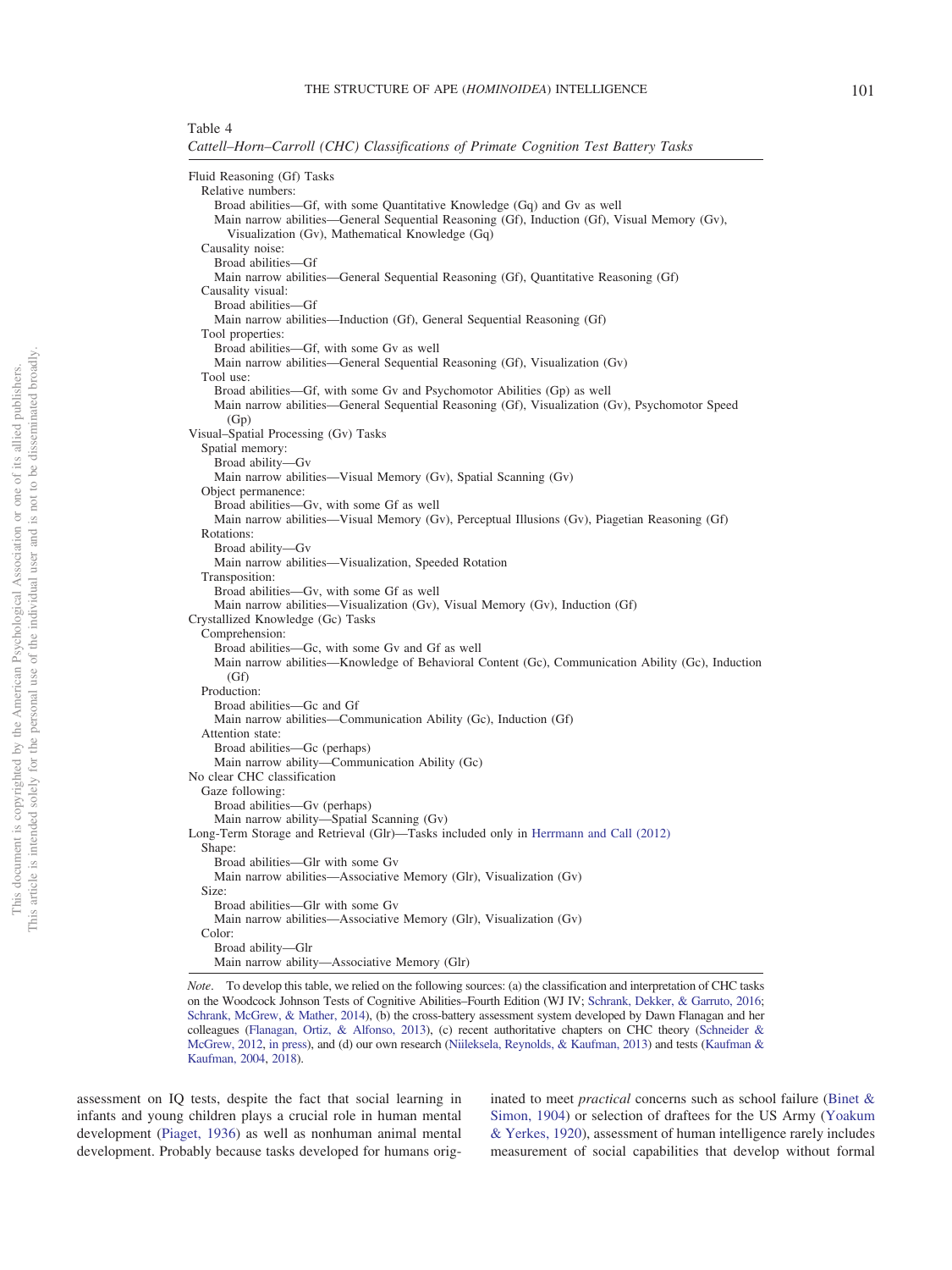

Chi-square =  $17.276$  $df = 11$  $RMSEA = .054$  $CFI = .986$ 

<span id="page-10-0"></span>*Figure 3.* Confirmatory factor analysis of Wechsler Preschool and Primary Scale of Intelligence-IV data for  $2\frac{1}{2}$ -year-olds ( $N = 200$ ).  $Gf =$  Fluid Intelligence;  $Gv =$  Visual Processing;  $Gc =$  Crystallized Intelligence;  $Gsm =$  Short-Term Memory; RMSEA = root mean square error of approximation; CFI = comparative fit index.

education. Social intelligence is also not often measured because it is difficult to develop standardized social tasks for humans that can be administered within a laboratory or clinical setting and scored objectively. In addition, IQ test construction for humans has emphasized psychometric considerations (how well does a task measure *g*?) rather than theoretical factors (how does an infant's or child's intelligence develop?) This psychometric emphasis is evident in the 16 or so CHC broad abilities and nearly 100 narrow abilities that have been identified for humans [\(Schneider &](#page-13-5) [McGrew, 2012,](#page-13-5) [in press\)](#page-13-6). Yet even that large number is probably an underestimate of human capabilities because certain aspects of human intelligence have been seriously overlooked in IQ tests (social intelligence) or trivialized (creativity, see [Kaufman, Kauf](#page-12-32)[man, & Lichtenberger, 2011\)](#page-12-32).

The one main exception to ignoring social intelligence in human tests is the inclusion of a Theory of Mind subtest on the NEPSY-II (a developmental NEuroPSYcological asssessment; [Korkman,](#page-12-33) [Kirk, & Kemp, 2007\)](#page-12-33), but that test is considered a neuropsychological battery, not an IQ test. Even though the WPPSI-IV and other Wechsler scales include the Comprehension subtest, intended to assess social judgment and reasoning, a principal difference remains between the PCTB and all human IQ tests—the former embraces the measurement of social cognition whereas the latter virtually ignores it. As a result, any comparison between the PCTB and human IQ tests is not an exact one. The abilities called "social" by the PCTB are generally characterized as Gc by CHC theory. Gc is traditionally described as a more factual type of

knowledge, the type of information learned in school and retained onward. The more formal definition, however, encompasses under the umbrella of "culture" many abilities characterized as social or cultural by the PCTB—theory of mind, gestural communication, gaze following, and imitation, for example. These aspects of social learning are learned informally by humans and nonhuman animals but still are aspects of Gc:

Comprehension-knowledge (Gc): The knowledge of the culture that is incorporated by individuals vis-à-vis a process of acculturation. Gc is typically described as a person's breadth and depth of acquired knowledge of the language, information and concepts of a specific culture, and/or the application of this knowledge. Gc is primarily a store of verbal or language-based declarative (knowing what) and procedural (knowing how) knowledge acquired through the investment of other abilities during formal and informal educational and general life experiences. [\(McGrew, 2009,](#page-13-29) p. 11)

As a result, when applying CHC theory to a test such as the PCTB, it is important to keep in mind that although these social abilities may be included in Gc in theory, they may not always be considered in practical application, nor in creation of assessments or in their interpretation. *Gc* currently includes six narrow abilities: General (verbal) Information, Language Development, Lexical Knowledge, Listening Ability, Communication Ability, and Grammatical Sensitivity. With the exception of grammatical sensitivity, these are good matches for the abilities labeled as the social component by the PCTB—attention, production, comprehension,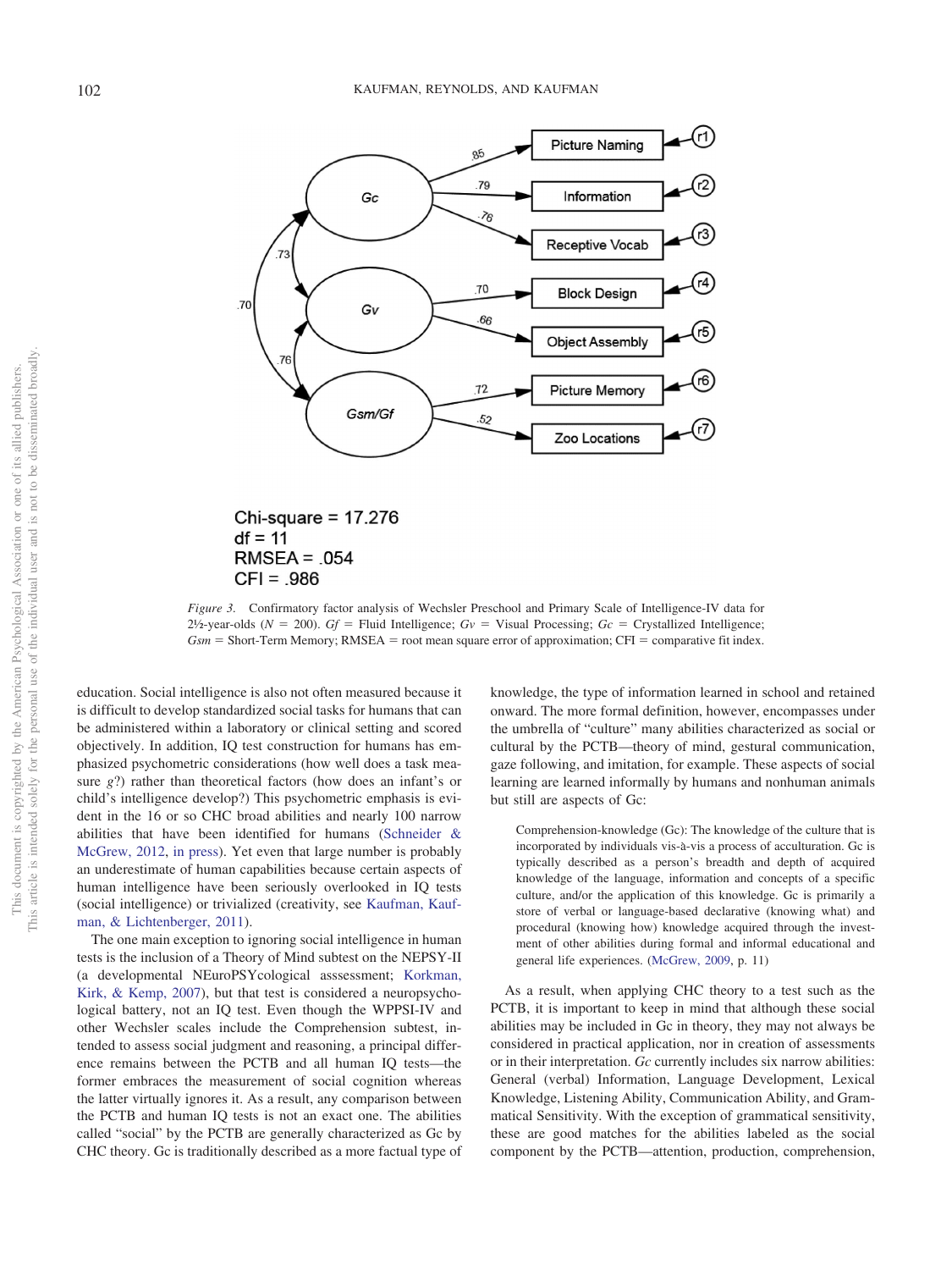and gaze following—and hypothesized to develop exponentially in children after age 2½ years.

The focus on types of intelligence also relates to recent evidence showing superior Gc in social living species of orangutans, as opposed to solitary living species raised in the same circumstances [\(Forss, Willems, Call, & van Schaik, 2016\)](#page-12-34); in "enculturated" chimpanzees, as opposed to ones reared in laboratory settings [\(Russell et al., 2011\)](#page-13-18); in dogs, which live cooperatively with humans, as opposed to wolves [\(Miklósi, Topál, & Csányi, 2004\)](#page-13-30); and even in a population of foxes experimentally bred for compatibility with people [\(Trut, 1999\)](#page-13-31). [Hare \(2017\)](#page-12-35) summarized this idea and expanded on the cultural intelligence hypothesis with his human self-domestication hypothesis, which asserts that in the more recent stages of both human and nonhuman animal evolution, sociability and cultural understanding have become far more adaptive than aggression. He cited as an example a population of foxes bred for tame relationships with humans that also showed increasingly early auditory responses relative to wild foxes, eyes that opened earlier than their counterparts, and fear responses that developed later. None of these traits were selected for, and they were all noted to be on a spectrum between wild foxes and domestic dogs, meaning wild foxes showed the earliest fear response, domestic foxes' response was slightly delayed, and domestic dogs had the latest developing fear response [\(Trut, 1999\)](#page-13-31). Increases in these traits also seem conducive to better performance in many of the narrow abilities considered to be part of crystalized intelligence.

It will be interesting to compare factor structure for apes reared by their mothers and those reared in "nursery" situations (infant groups with basic care provided by humans; i.e., animals who had been removed from their mothers for various reasons), which would have had slightly more exposure to human cultural practices. [Russell et al. \(2011\)](#page-13-18) found no difference between these two groups, although they found both groups to be less successful at the social cognition portion of the PCTB than apes raised in environments categorized as "encultured" (i.e., language research centers such as the one at Great Ape Trust of Iowa and the Language Research Center in Atlanta Georgia; [Russell et al.,](#page-13-18) [2011\)](#page-13-18). Also performing better on social tasks were chimpanzees who did better on measures of imitation [\(Pope, Russell, & Hop](#page-13-32)[kins, 2015\)](#page-13-32), a skill linked to the development of cultural traditions [\(Hopper et al., 2007\)](#page-12-36).

## **Limitations**

Maximum likelihood estimation in CFA is based on large sample theory. Although most models estimated in this study were not complex, small sample sizes are related to less trustworthy results. One limitation of this study that needs to be considered is the smaller sample size— especially when considered in relation to CFAs with human intelligence data.

Test–retest stability measured for normal children on IQ tests is conducted over a matter of weeks or months, whereas the data from the Hopkins chimpanzees were over a 2½–3-year interval, so the comparison of stability correlations may not be fair. Data from mandatory special education evaluations in the United States provide a better comparison with data on the chimpanzees. Test–retest data over a 3-year period in humans often show notably less stability over time for children from special populations, such as learning disabilities, behavior disorders, and intellectual disabilities, with coefficients as low as .58 for Full Scale IQ on the WISC–R (Wechsler Intelligence Scale for Children - Revised; [Anderson, Cronin, & Kazmierski, 1989\)](#page-11-8) and .56 for subtest median on the WISC-IV (Wechsler Intelligence Scale for Children 4; [Watkins & Smith, 2013\)](#page-13-33). The value in the high .50s for IQ is not substantially larger than the value of .50 for PCTB composite score for chimpanzees in the present study. The low stability of the PCTB tests (median  $r = .24$ ), however, should be investigated more—further it would be interesting to see what the stability is like over a shorter period of time.

#### **Conclusions**

The PCTB has a good Gv factor; not as well defined, but an acceptable Gc factor; and a *g* factor. All are invariant and stable when the test is administered to chimpanzees over time. The performances on specific tasks that compose the PCTB, however, were *not* stable over time. There is some evidence of a Gf factor, but perhaps one that splits in two, and a Glr factor, but this evidence is weaker. There appears to be some overlap in the description of ape abilities and abilities from human CHC theory, and although that connection needs to be described better, measures for apes and humans seem to be evaluating similar constructs in each species. However, our best CFA models did not fully generalize across time or across samples, indicating that further cross-validation is needed.

# **References**

- <span id="page-11-4"></span>Anderson, B. (1993). Evidence from the rat for a general factor that underlies cognitive performance and that relates to brain size: Intelligence? *Neuroscience Letters, 153,* 98 –102. [http://dx.doi.org/10.1016/](http://dx.doi.org/10.1016/0304-3940%2893%2990086-Z) [0304-3940\(93\)90086-Z](http://dx.doi.org/10.1016/0304-3940%2893%2990086-Z)
- <span id="page-11-8"></span>Anderson, P. L., Cronin, M. E., & Kazmierski, S. (1989). WISC-R stability and re-evaluation of learning-disabled students. *Journal of Clinical Psychology, 45, 941-944. [http://dx.doi.org/10.1002/1097-4679\(198911\)45:6](http://dx.doi.org/10.1002/1097-4679%28198911%2945:6%3C941::AID-JCLP2270450619%3E3.0.CO;2-P)<941::* [AID-JCLP2270450619](http://dx.doi.org/10.1002/1097-4679%28198911%2945:6%3C941::AID-JCLP2270450619%3E3.0.CO;2-P) 3.0.CO;2-P
- <span id="page-11-6"></span>Arden, R., & Adams, M. J. (2016). A general intelligence factor in dogs. *Intelligence, 55,* 79 – 85. <http://dx.doi.org/10.1016/j.intell.2016.01.008>
- <span id="page-11-1"></span>Balda, R. P., Kamil, A. C., & Bednekoff, P. A. (1996). Predicting cognitive capacity from natural history: Examples from four species of corvids. *Current Ornithology, 13,* 33– 66. [http://dx.doi.org/10.1007/978-1-4615-](http://dx.doi.org/10.1007/978-1-4615-5881-1_2) [5881-1\\_2](http://dx.doi.org/10.1007/978-1-4615-5881-1_2)
- <span id="page-11-0"></span>Binet, A., & Simon, T. (1904). Méthodes nouvelles pour le diagnostic du niveau intellectual des anormaux [New methods for the diagnosis of the intellectual level of the abnormal]. *L'Année Psychologique, 11,* 191– 244. <http://dx.doi.org/10.3406/psy.1904.3675>
- <span id="page-11-2"></span>Bond, A. B., Kamil, A. C., & Balda, R. P. (2003). Social complexity and transitive inference in corvids. *Animal Behaviour, 65,* 479 – 487. [http://](http://dx.doi.org/10.1006/anbe.2003.2101) [dx.doi.org/10.1006/anbe.2003.2101](http://dx.doi.org/10.1006/anbe.2003.2101)
- <span id="page-11-5"></span>Boogert, N. J., Anderson, R. C., Peters, S., Searcy, W. A., & Nowicki, S. (2011). Song repertoire size in male song sparrows correlates with detour reaching, but not with other cognitive measures. *Animal Behaviour, 81,* 1209 –1216. <http://dx.doi.org/10.1016/j.anbehav.2011.03.004>
- <span id="page-11-7"></span>Burgess, G. C., & Braver, T. S. (2010). Neural mechanisms of interference control in working memory: Effects of interference expectancy and fluid intelligence. *PLoS ONE, 5,* e12861. [http://dx.doi.org/10.1371/journal.pone](http://dx.doi.org/10.1371/journal.pone.0012861) [.0012861](http://dx.doi.org/10.1371/journal.pone.0012861)
- <span id="page-11-3"></span>Burkart, J. M., Schubiger, M. N., & Van Schaik, C. P. (2016). The evolution of general intelligence. *Behavioral and Brain Sciences, 40,* e195. <http://dx.doi.org/10.1017/S0140525X16000959>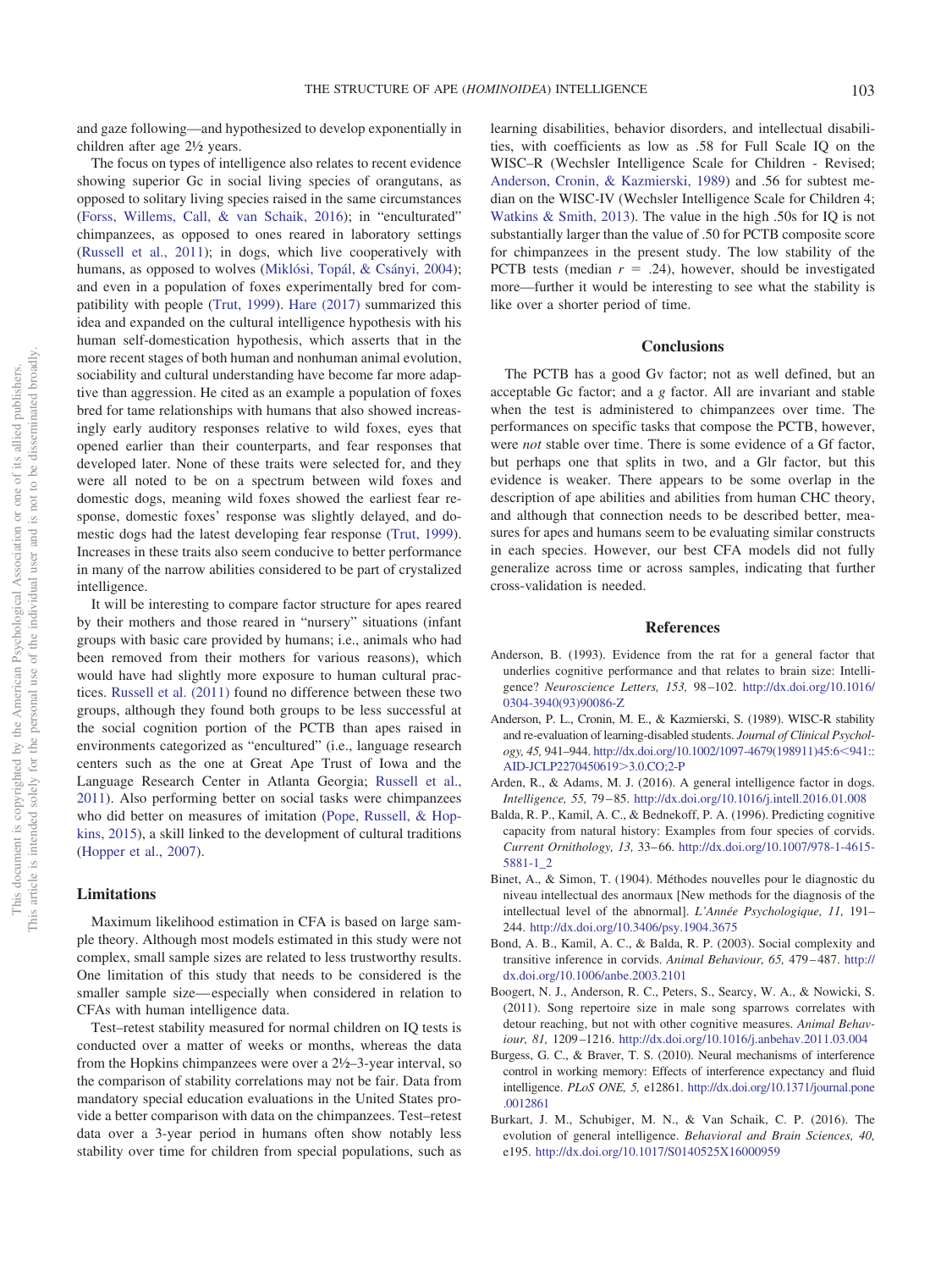- <span id="page-12-1"></span>Canivez, G. L. (2013). Psychometric versus actuarial interpretation of intelligence and related aptitude batteries. In D. H. Saklofske, C. R. Reynolds, & V. L. Schwean (Eds.), *The Oxford handbook of child psychological assessments* (pp. 84 –112). New York, NY: Oxford University Press.
- <span id="page-12-2"></span>Canivez, G. L., Watkins, M. W., & Dombrowski, S. C. (2017). Structural validity of the Wechsler Intelligence Scale for Children, Fifth Edition: Confirmatory factor analyses with the 16 primary and secondary subtests. *Psychological Assessment, 29,* 458 – 472. [http://dx.doi.org/10](http://dx.doi.org/10.1037/pas0000358) [.1037/pas0000358](http://dx.doi.org/10.1037/pas0000358)
- <span id="page-12-8"></span>Carroll, J. B. (1993). *Human cognitive abilities: A survey of factor analytic studies*. New York, NY: Cambridge University Press. [http://dx.doi.org/](http://dx.doi.org/10.1017/CBO9780511571312) [10.1017/CBO9780511571312](http://dx.doi.org/10.1017/CBO9780511571312)
- <span id="page-12-20"></span>Cattell, R. B. (1941). Some theoretical issues in adult intelligence testing. *Psychological Bulletin, 38,* 592.
- <span id="page-12-21"></span>Cattell, R. B. (1963). Theory of fluid and crystallized intelligence: A critical experiment. *Journal of Educational Psychology, 54,* 1–22. [http://](http://dx.doi.org/10.1037/h0046743) [dx.doi.org/10.1037/h0046743](http://dx.doi.org/10.1037/h0046743)
- <span id="page-12-14"></span>Deaner, R. O., van Schaik, C. P., & Johnson, V. (2006). Do some taxa have better domain-general cognition than others? A meta-analysis of nonhuman primate studies. *Evolutionary Psychology*. Advance online publication. <http://dx.doi.org/10.1177/14747049060040011>
- <span id="page-12-22"></span>Flanagan, D. P., Ortiz, S., & Alfonso, V. (2013). *Essentials of cross-battery assessment* (3rd ed.). New York, NY: Wiley.
- <span id="page-12-34"></span>Forss, S. I. F., Willems, E., Call, J., & van Schaik, C. P. (2016). Cognitive differences between orang-utan species: A test of the cultural intelligence hypothesis. *Scientific Reports, 6,* 30516. [http://dx.doi.org/10](http://dx.doi.org/10.1038/srep30516) [.1038/srep30516](http://dx.doi.org/10.1038/srep30516)
- <span id="page-12-11"></span>Galsworthy, M. J., Paya-Cano, J. L., Liu, L., Monleón, S., Gregoryan, G., Fernandes, C.,... Plomin, R. (2005). Assessing reliability, heritability and general cognitive ability in a battery of cognitive tasks for laboratory mice. *Behavior Genetics, 35,* 675– 692. [http://dx.doi.org/10.1007/s10519-005-](http://dx.doi.org/10.1007/s10519-005-3423-9) [3423-9](http://dx.doi.org/10.1007/s10519-005-3423-9)
- <span id="page-12-3"></span>Galton, F. (1869). *Hereditary genius: An inquiry into its laws and consequences*. London, United Kingdom: Macmillan. [http://dx.doi.org/10](http://dx.doi.org/10.1037/13474-000) [.1037/13474-000](http://dx.doi.org/10.1037/13474-000)
- <span id="page-12-4"></span>Galton, F. (1883). *Inquiries into human faculty and its development*. London, United Kingdom: Macmillan. [http://dx.doi.org/10.1037/14178-](http://dx.doi.org/10.1037/14178-000) [000](http://dx.doi.org/10.1037/14178-000)
- <span id="page-12-35"></span>Hare, B. (2017). Survival of the friendliest: *Homo sapiens* evolved via selection for prosociality. *Annual Review of Psychology, 68,* 155–186. <http://dx.doi.org/10.1146/annurev-psych-010416-044201>
- <span id="page-12-15"></span>Herrmann, E., & Call, J. (2012). Are there geniuses among the apes? *Philosophical Transactions of the Royal Society B: Biological Sciences, 367,* 2753–2761. <http://dx.doi.org/10.1098/rstb.2012.0191>
- <span id="page-12-18"></span>Herrmann, E., Call, J., Hernàndez-Lloreda, M. V., Hare, B., & Tomasello, M. (2007). Humans have evolved specialized skills of social cognition: The cultural intelligence hypothesis. *Science, 317,* 1360 –1366. [http://dx](http://dx.doi.org/10.1126/science.1146282) [.doi.org/10.1126/science.1146282](http://dx.doi.org/10.1126/science.1146282)
- <span id="page-12-16"></span>Herrmann, E., Hernández-Lloreda, M. V., Call, J., Hare, B., & Tomasello, M. (2010). The structure of individual differences in the cognitive abilities of children and chimpanzees. *Psychological Science, 21,* 102– 110. <http://dx.doi.org/10.1177/0956797609356511>
- <span id="page-12-7"></span>Herrnstein, R. J., & Murray, C. A. (1994). *The bell curve: Intelligence and class structure in American life*. New York, NY: Free Press.
- <span id="page-12-17"></span>Hopkins, W. D., Russell, J. L., & Schaeffer, J. (2014). Chimpanzee intelligence is heritable. *Current Biology, 24,* 1649 –1652. [http://dx.doi](http://dx.doi.org/10.1016/j.cub.2014.05.076) [.org/10.1016/j.cub.2014.05.076](http://dx.doi.org/10.1016/j.cub.2014.05.076)
- <span id="page-12-36"></span>Hopper, L. M., Spiteri, A., Lambeth, S. P., Schapiro, S. J., Horner, V., & Whiten, A. (2007). Experimental studies of traditions and underlying transmission processes in chimpanzees. *Animal Behaviour, 73,* 1021– 1032. <http://dx.doi.org/10.1016/j.anbehav.2006.07.016>
- <span id="page-12-23"></span>Horn, J. L. (1968). Organization of abilities and the development of intelligence. *Psychological Review, 75,* 242–259. [http://dx.doi.org/10](http://dx.doi.org/10.1037/h0025662) [.1037/h0025662](http://dx.doi.org/10.1037/h0025662)
- <span id="page-12-9"></span>Horn, J. L., & Cattell, R. B. (1966). Refinement and test of the theory of fluid and crystallized general intelligences. *Journal of Educational Psychology, 57,* 253–270. <http://dx.doi.org/10.1037/h0023816>
- <span id="page-12-29"></span>Hornung, C., Brunner, M., Reuter, R. A. P., & Martin, R. (2011). Children's working memory: Its structure and relationship to fluid intelligence. *Intelligence, 39,* 210 –221. [http://dx.doi.org/10.1016/j.intell.2011](http://dx.doi.org/10.1016/j.intell.2011.03.002) [.03.002](http://dx.doi.org/10.1016/j.intell.2011.03.002)
- <span id="page-12-27"></span>Hu, L., & Bentler, P. M. (1999). Cutoff criteria for fit indexes in covariance structure analysis: Conventional criteria versus new alternatives. *Structural Equation Modeling, 6,* 1–55. [http://dx.doi.org/10.1080/1070551](http://dx.doi.org/10.1080/10705519909540118) [9909540118](http://dx.doi.org/10.1080/10705519909540118)
- <span id="page-12-10"></span>Isden, J., Panayi, C., Dingle, C., & Madden, J. (2013). Performance in cognitive and problem-solving tasks in male spotted bowerbirds does not correlate with mating success. *Animal Behaviour, 86,* 829 – 838. [http://](http://dx.doi.org/10.1016/j.anbehav.2013.07.024) [dx.doi.org/10.1016/j.anbehav.2013.07.024](http://dx.doi.org/10.1016/j.anbehav.2013.07.024)
- <span id="page-12-19"></span><span id="page-12-0"></span>Jensen, A. R. (1998). *The science of mental ability*. Westport, CT: Praeger. Kaufman, A. S. (2009). *IQ Testing 101*. New York, NY: Springer.
- <span id="page-12-6"></span>Kaufman, A. S., & Kaufman, N. L. (1983). *Kaufman Assessment Battery for Children* (A. G. Services, Ed.). Circle Pines, MN: American Guidance Service.
- <span id="page-12-30"></span>Kaufman, A. S., & Kaufman, N. L. (2004). *Kaufman Assessment Battery for Children–Second Edition (KABC-II)*. Circle Pines, MN: American Guidance Service.
- <span id="page-12-31"></span>Kaufman, A. S., & Kaufman, N. L. (2018). *Kaufman Assessment Battery for Children–Second Edition/Normative Update (KABC-II NU)*. Bloomington, MN: Pearson.
- <span id="page-12-5"></span>Kaufman, A. S., Raiford, S. E., & Coalson, D. L. (2016). *Intelligent testing with the WISC-V*. Hoboken, NJ: Wiley.
- <span id="page-12-24"></span>Kaufman, A. B., Reynolds, M. R., & Kaufman, A. S. (2013). *Psychometric Analysis of the abilities of apes and 2½ year-olds*. Honolulu, HI: American Psychological Association. [http://dx.doi.org/10.1037/](http://dx.doi.org/10.1037/e604992013-001) [e604992013-001](http://dx.doi.org/10.1037/e604992013-001)
- <span id="page-12-32"></span>Kaufman, J. C., Kaufman, S. B., & Lichtenberger, E. O. (2011). Finding creativity on intelligence tests via divergent production. *Canadian Journal of School Psychology, 26,* 83–106. [http://dx.doi.org/10.1177/](http://dx.doi.org/10.1177/0829573511406511) [0829573511406511](http://dx.doi.org/10.1177/0829573511406511)
- <span id="page-12-28"></span>Keith, T. Z. (2015). *Multiple regression and beyond: An introduction to multiple regression and structural equation modeling*. New York, NY: Routledge.
- <span id="page-12-26"></span>Keith, T. Z., & Reynolds, M. R. (2012). Using confirmatory factor analysis to aid in understanding the constructs measured by intelligence tests. In P. L. Harrison & D. P. Flanagan (Eds.), *Contemporary intellectual assessment: Theories, tests, and issues* (3rd ed., pp. 758 –799). New York, NY: Guilford Press.
- <span id="page-12-12"></span>Kolata, S., Light, K., & Matzel, L. D. (2008). Domain-specific and domain-general learning factors are expressed in genetically heterogeneous CD-1 mice. *Intelligence, 36,* 619 – 629. [http://dx.doi.org/10.1016/](http://dx.doi.org/10.1016/j.intell.2007.12.001) [j.intell.2007.12.001](http://dx.doi.org/10.1016/j.intell.2007.12.001)
- <span id="page-12-13"></span>Kolata, S., Light, K., Townsend, D. A., Hale, G., Grossman, H. C., & Matzel, L. D. (2005). Variations in working memory capacity predict individual differences in general learning abilities among genetically diverse mice. *Neurobiology of Learning and Memory, 84,* 241–246. <http://dx.doi.org/10.1016/j.nlm.2005.07.006>
- <span id="page-12-33"></span>Korkman, M., Kirk, U., & Kemp, S. L. (2007). *NEPSY II. Clinical and interpretative manual*. San Antonio, TX: Psychological Corporation.
- <span id="page-12-25"></span>Lacreuse, A., Russell, J. L., Hopkins, W. D., & Herndon, J. G. (2014). Cognitive and motor aging in female chimpanzees. *Neurobiology of Aging, 35,* 623– 632. [http://dx.doi.org/10.1016/j.neurobiolaging.2013.08](http://dx.doi.org/10.1016/j.neurobiolaging.2013.08.036) [.036](http://dx.doi.org/10.1016/j.neurobiolaging.2013.08.036)